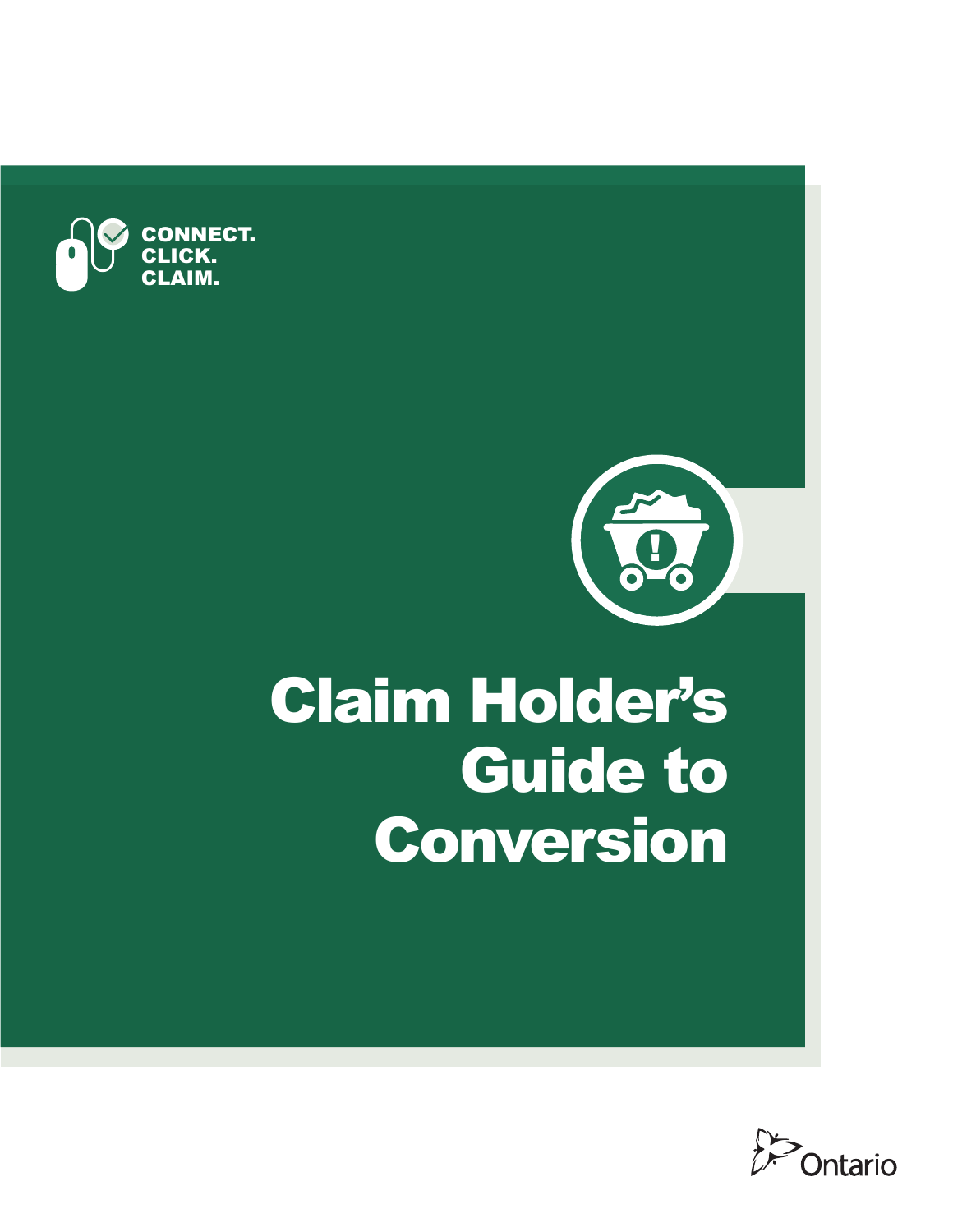## **The PurPose of This Guide**

This guide is intended for holders of mining claims in Ontario and other persons that currently manage mining royal assent on May 10, 2017. claims. Users of this guide should have experience with the existing legislation, regulatory framework, and principles and practices governing the management and administration of mining lands in the Province of Ontario.

It outlines the process for the conversion of existing mining claims as part of the implementation of an online mining claim registration and an online Mining Lands Administration System (MLAS). This is the third phase of the Ontario Ministry of Northern Development and Mines' Mining Act Modernization process.

This guide is intended to educate mining claim holders in advance of conversion and prepare for this change so you can effectively manage your mining claims.

*The Aggregate Resources and Mining Modernization Act (Bill 39)* received Schedule 2 of that Act provides the statutory framework that enables implementation of MLAS.

Information provided in this guide does not constitute legal or business advice. It must be used in conjunction with the legislation and associated regulations and independent legal advice thereon to aid any business decision you make related to your mining claim arrangements.

An additional resource is the Ministry's Mining Act Modernization webpage at: **[ontario.ca/miningact](https://www.ontario.ca/miningact)** 

## **TABLe of CoNTeNTs**

| The Purpose of This Guide           |    |
|-------------------------------------|----|
| <b>Part I</b>                       | 4  |
| <b>Getting Ready for Conversion</b> | 5  |
| <b>What is Conversion?</b>          | 6  |
| <b>The Provincial Grid</b>          | 7  |
| <b>Pre-Conversion Period</b>        | 8  |
| <b>Types of Mining Claims</b>       | 8  |
| The Effects of Conversion on        |    |
| <b>Legacy Claims</b>                | 11 |
| <b>Claims Proceeding to Lease</b>   | 24 |
| <b>Part II</b>                      | 25 |
| <b>Conversion Timeline</b>          | 26 |

| Part III                                   | 29 |
|--------------------------------------------|----|
| <b>Working in MLAS</b>                     | 30 |
| Mining Claim Registration                  | 30 |
| <b>Initial Steps to Managing Your</b>      |    |
| <b>Mining Claims</b>                       | 31 |
| <b>Understanding New Mining Claim</b>      |    |
| <b>Abstracts</b>                           | 31 |
| Data Available for Download                | 31 |
| Managing Your Cell Claims and              |    |
| <b>Boundary Claims</b>                     | 32 |
| Abandonment                                | 33 |
| <b>Amalgamating Cell Claims</b>            | 33 |
| <b>Merging Boundary Claims</b>             | 34 |
| <b>Transfers of Boundary Claims</b>        | 34 |
| Forfeiture of Boundary Claims              | 34 |
| <b>Special Rules for Boundary Claims</b>   | 34 |
| <b>Amalgamation into Multi-Cell Claims</b> | 37 |
| <b>Exploration Plans, Exploration</b>      |    |
| <b>Permits and Closure Plans</b>           | 39 |
| <b>Further Information Is Available By</b> | 39 |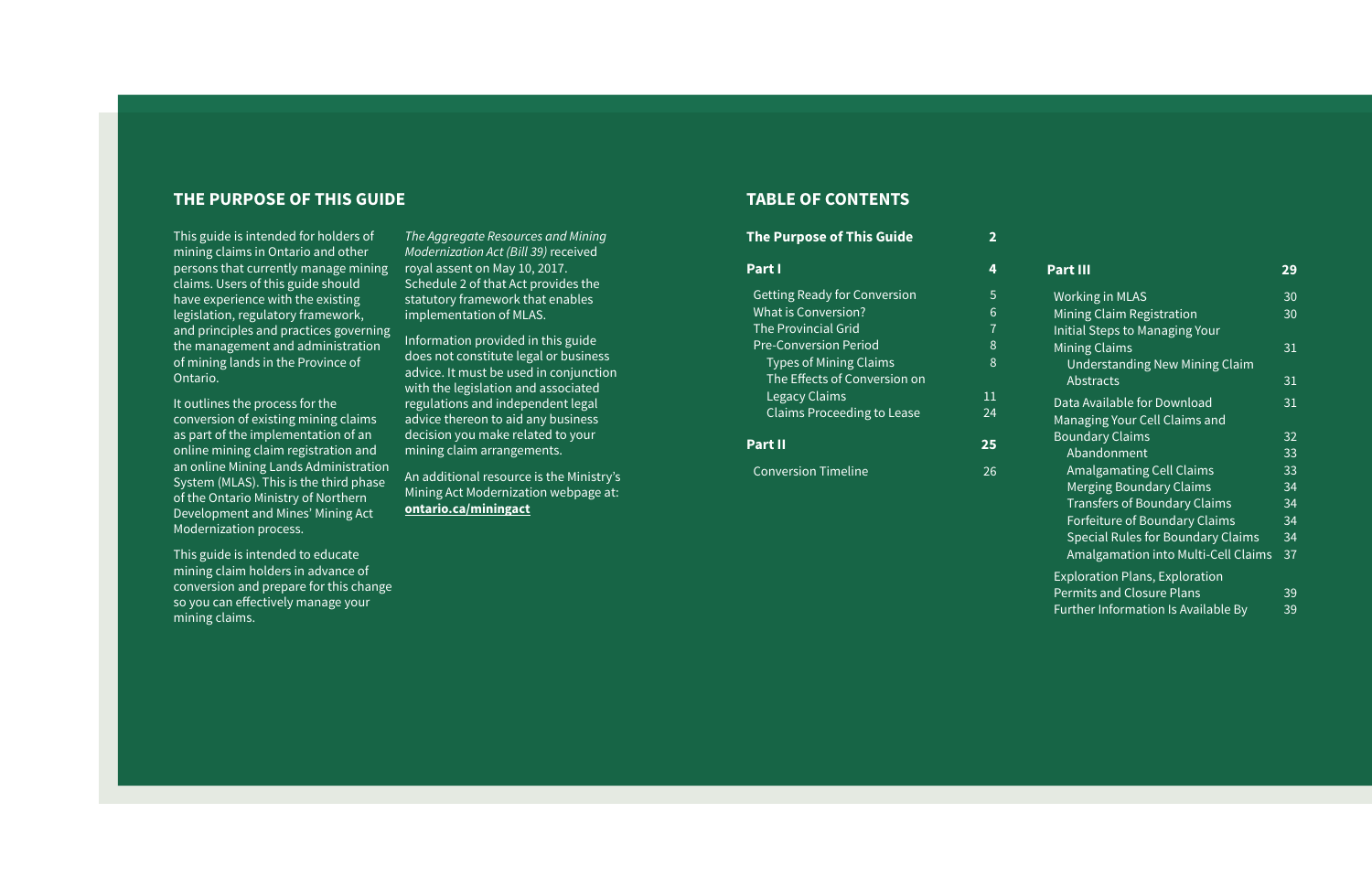# <span id="page-2-0"></span>Part <sup>0</sup> Getting Ready for **Conversion**

# Getting Ready for Conversion

Ontario has required that mining claims be georeferenced since November 1, 2012. Prior to August 31, 2017, Ontario was also urging the exploration community to georeference mining claims recorded prior to November 1, 2012 in accordance with Ontario's ["Georeferencing](https://www.mndm.gov.on.ca/sites/default/files/georeferencing_standards.pdf)  [Standards for Unpatented Mining Claims"](https://www.mndm.gov.on.ca/sites/default/files/georeferencing_standards.pdf) guidelines.

On February 26, 2018, there will be final determination and delineation of all mining claims at which point the physical location of posts will no longer be used to determine claim boundaries. Instead, mining claims will be defined by their position as shown on the provincial grid.

Claim Post Location on the ground

Legacy claims as delineated on CLAIMaps before Conversion and without GPS coordinates







on location without GPS coordinates

*figure 1. The potential impact on claims that are not georeferenced prior to delineation.*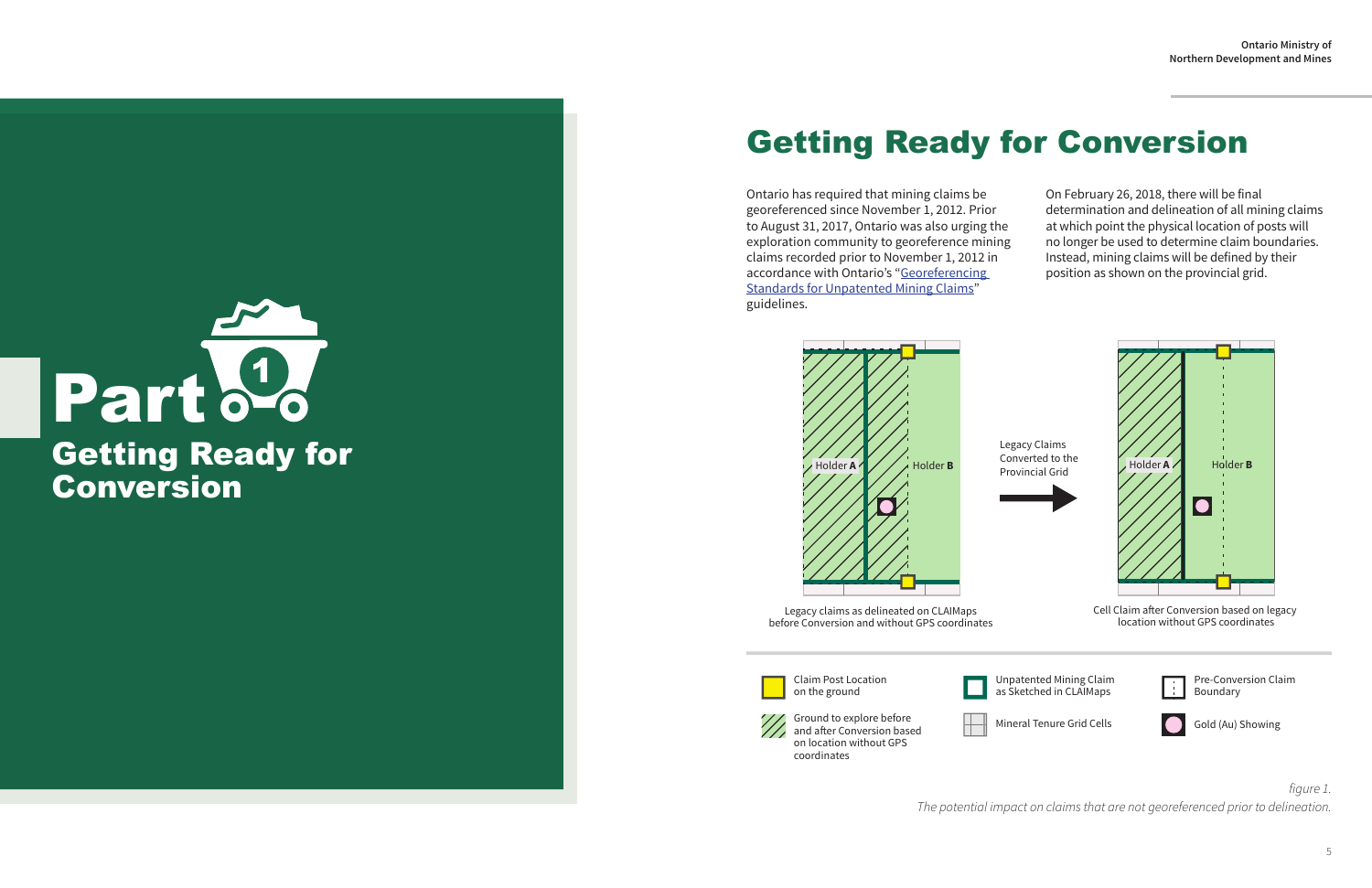

## <span id="page-3-0"></span>What is Conversion?

Conversion is the process of taking existing recorded ground or map staked mining claims (legacy claims) and transforming them into one or more cell claims or boundary claims on the provincial grid. All legacy claims will convert at once. Legacy claims will not be cancelled but will be continued as cell claims or boundary claims that result from conversion. Dispositions (such as leases, patents, and licences of occupation)

will not be converted, however, they will be viewable and certain transactions will be managed within MLAS.

**IMPORTANT: mining claim holder means either a single holder who holds the whole mining claim or several holders who own percentages of the same claim(s)** 

**The Provincial Grid** 





*Figure 2. Conversion to the provincial grid* 

#### NTS 1:50K Index

| Cell = 1 Claim Unit |  |
|---------------------|--|
| 42B16A001           |  |



|            | 13                                  |            |            |             | 14         |            |            |            | 15                             |            |            | 16         |            |            |            |            |            |            |            |
|------------|-------------------------------------|------------|------------|-------------|------------|------------|------------|------------|--------------------------------|------------|------------|------------|------------|------------|------------|------------|------------|------------|------------|
|            | 12                                  |            |            |             | 11         |            |            |            | 10                             |            |            | 09         |            |            |            |            |            |            |            |
| 05<br>06   |                                     |            |            |             | 07         |            |            | 08         |                                |            |            |            |            |            |            |            |            |            |            |
|            | 04                                  |            | 03         |             |            |            |            | 02         |                                |            | 01         |            |            |            |            |            |            |            |            |
|            |                                     |            |            | Group Index |            |            |            |            |                                |            |            |            |            |            |            |            |            |            |            |
|            |                                     |            |            |             | L          |            |            |            | Κ                              |            |            | J          |            |            |            | I          |            |            |            |
|            |                                     |            |            |             | E          |            |            |            | $_{F}$ 042 $A$ 16 <sub>G</sub> |            |            |            |            |            |            | Н          |            |            |            |
|            |                                     |            |            |             | D          |            |            |            | C                              |            |            | B          |            |            |            | A          |            |            |            |
|            | Grid - Group divided into 400 cells |            |            |             |            |            |            |            |                                |            |            |            |            |            |            |            |            |            |            |
| 001        | 002                                 | 003        | 004        | 005         | 006        | 007        | 008        | 009        |                                |            |            |            |            |            |            |            |            |            |            |
| 021        | 022                                 |            |            |             |            |            |            |            | 010                            | 011        | 012        | 013        | 014        | 015        | 016        | 017        | 018        | 019        | 020        |
| 041        |                                     | 023        | 024        | 025         | 026        | 027        | 028        | 029        | 030                            | 031        | 032        | 033        | 034        | 035        | 036        | 037        | 038        | 039        | 040        |
|            | 042                                 | 043        | 044        | 045         | 046        | 047        | 048        | 049        | 050                            | 051        | 052        | 053        | 054        | 055        | 056        | 057        | 058        | 059        | 060        |
| 061        | 062                                 | 063        | 064        | 065         | 066        | 067        | 068        | 069        | 070                            | 071        | 072        | 073        | 074        | 075        | 076        | 077        | 078        | 079        | 080        |
| 081        | 082                                 | 083        | 084        | 085         | 086        | 087        | 088        | 089        | 090                            | 091        | 092        | 093        | 094        | 095        | 096        | 097        | 098        | 099        | 100        |
| 101        | 102                                 | 103        | 104        | 105         | 106        | 107        | 108        | 109        | 110                            | 111        | 112        | 113        | 114        | 115        | 116        | 117        | 118        | 119        | 120        |
| 121        | 122                                 | 123        | 124        | 125         | 126        | 127        | 128        | 129        | 130                            | 131        | 132        | 133        | 134        | 135        | 136        | 137        | 138        | 139        | 140        |
| 141        | 142                                 | 143        | 144        | 145         | 146        | 147        | 148        | 149        | 150                            | 151        | 152        | 153        | 154        | 155        | 156        | 157        | 158        | 159        | 160        |
| 161        | 162                                 | 163        | 164        | 165         | 166        | 167        | 168        | 169        | 170                            | 171        | 172        | 173        | 174        | 175        | 176        | 177        | 178        | 179        | 180        |
| 181        | 182                                 | 183        | 184        | 185         | 186        | 187        | 188        | 189        | 190                            | 191        | 192        | 193        | 194        | 195        | 196        | 197        | 198        | 199        | 200        |
| 201        | 202                                 | 203        | 204        | 205         | 206        | 207        | 208        | 209        | 210                            | 211        | 212        | 213        | 214        | 215        | 216        | 217        | 218        | 219        | 220        |
| 221<br>241 | 222<br>242                          | 223<br>243 | 224<br>244 | 225<br>245  | 226<br>246 | 227<br>247 | 228<br>248 | 229<br>249 | 230<br>250                     | 231<br>251 | 232<br>252 | 233<br>253 | 234<br>254 | 235<br>255 | 236<br>256 | 237<br>257 | 238<br>258 | 239<br>259 | 240<br>260 |
| 261        | 262                                 | 263        | 264        | 265         | 266        | 267        | 268        | 269        | 270                            | 271        | 272        | 273        | 274        | 275        | 276        | 277        | 278        | 279        | 280        |
| 281        | 282                                 | 283        | 284        | 285         | 286        | 287        | 288        | 289        | 290                            | 291        | 292        | 293        | 294        | 295        | 296        | 297        | 298        | 299        | 300        |
| 301        | 302                                 | 303        | 304        | 305         | 306        | 307        | 308        | 309        | 310                            | 311        | 312        | 313        | 314        | 315        | 316        | 317        | 318        | 319        | 320        |
| 321        | 322                                 | 323        | 324        | 325         | 326        | 327        | 328        | 329        | 330                            | 331        | 332        | 333        | 334        | 335        | 336        | 337        | 338        | 339        | 340        |
| 341        | 342                                 | 343        | 344        | 345         | 346        | 347        | 348        | 349        | 350                            | 351        | 352        | 353        | 354        | 355        | 356        | 357        | 358        | 359        | 360        |
| 361        | 362                                 | 363        | 364        | 365         | 366        | 367        | 368        | 369        | 370                            | 371        | 372        | 373        | 374        | 375        | 376        | 377        | 378        | 379        | 380        |

*Figure 3. Provincial Grid and Cell Identifier* 

The provincial grid is latitude- and longitudebased and is made up of more than 5.2 million cells ranging in size from 17.7 ha in the north to 24 ha in the south. Each cell will have a unique identifier based on the cell's position in the grid (Figure 2).

[Instructions on how to view the provincial grid](https://www.mndm.gov.on.ca/en/mines-and-minerals/mining-act/modernizing-mining-act#simple-table-of-contents-8) are available on the Mining Act Modernization website.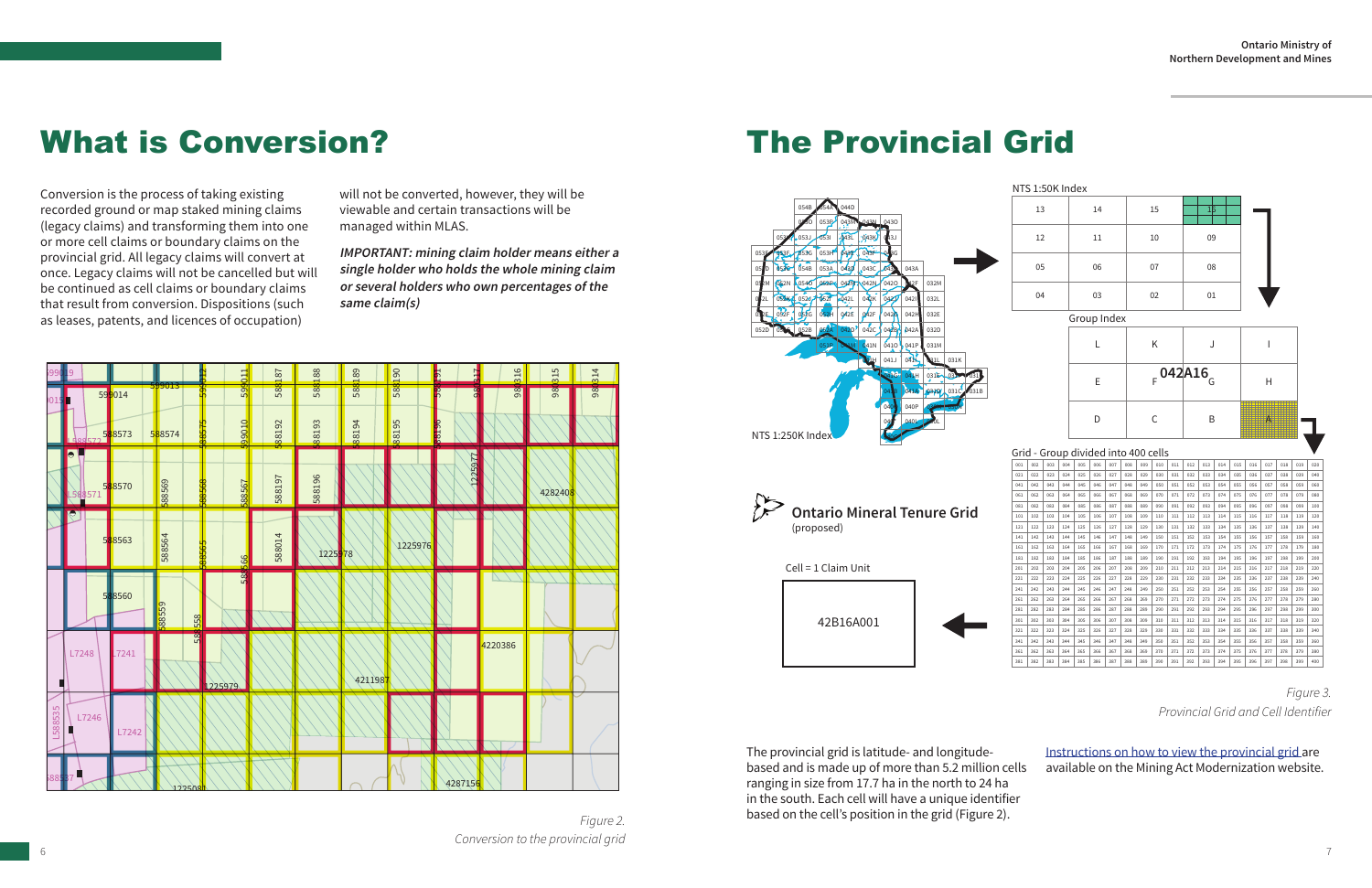## <span id="page-4-0"></span>Pre-Conversion Period

Traditional claim staking in Ontario came to an end on January 8, 2018. During this pre-conversion period claim staking will not be permitted, nor will other transactions such as transfers and the filing of assessment work reports. This period will allow

MNDM to prepare for conversion as well as for exhaustive testing of the information technology architecture that will underpin MLAS, and provide enough time to enroll and train users on the new system prior to launch.

## **Types of Mining Claims**

At conversion, there will be two claim types:

## **Cell Claims**

As defined in the Mining Act, a cell claim means a mining claim that relates to all of the land included in one or more cells on the provincial grid that is open for mining claim registration. A cell claim is created at conversion where there are one or more legacy claims in a cell, and all are held by the

same holder. In this case, if there is more than one legacy claim in a cell, those claims will merge into one cell claim. A cell claim created from conversion can be a minimum of one cell though it can be amalgamated to form a multi-cell claim up to a maximum of 25 cells.



*Figure 4. Portion of a legacy claim converted to a cell claim* 

## **Boundary Claims**

As defined in the Mining Act, a boundary claim is created at conversion when there are multiple legacy claims within a cell that cannot merge into a cell claim. There are two circumstances where mining claims will not merge into a cell claim:

- 1. When the legacy claims are held by different holders (figure 5)
- 2. When the legacy claims are held by the same person who chooses to keep them separate by making an election through the Claim Boundary Report process (figure 6) – also see section on the Claim Boundary Report process on page 22.



*Figure 5. Creation of boundary claims as described above in #1.*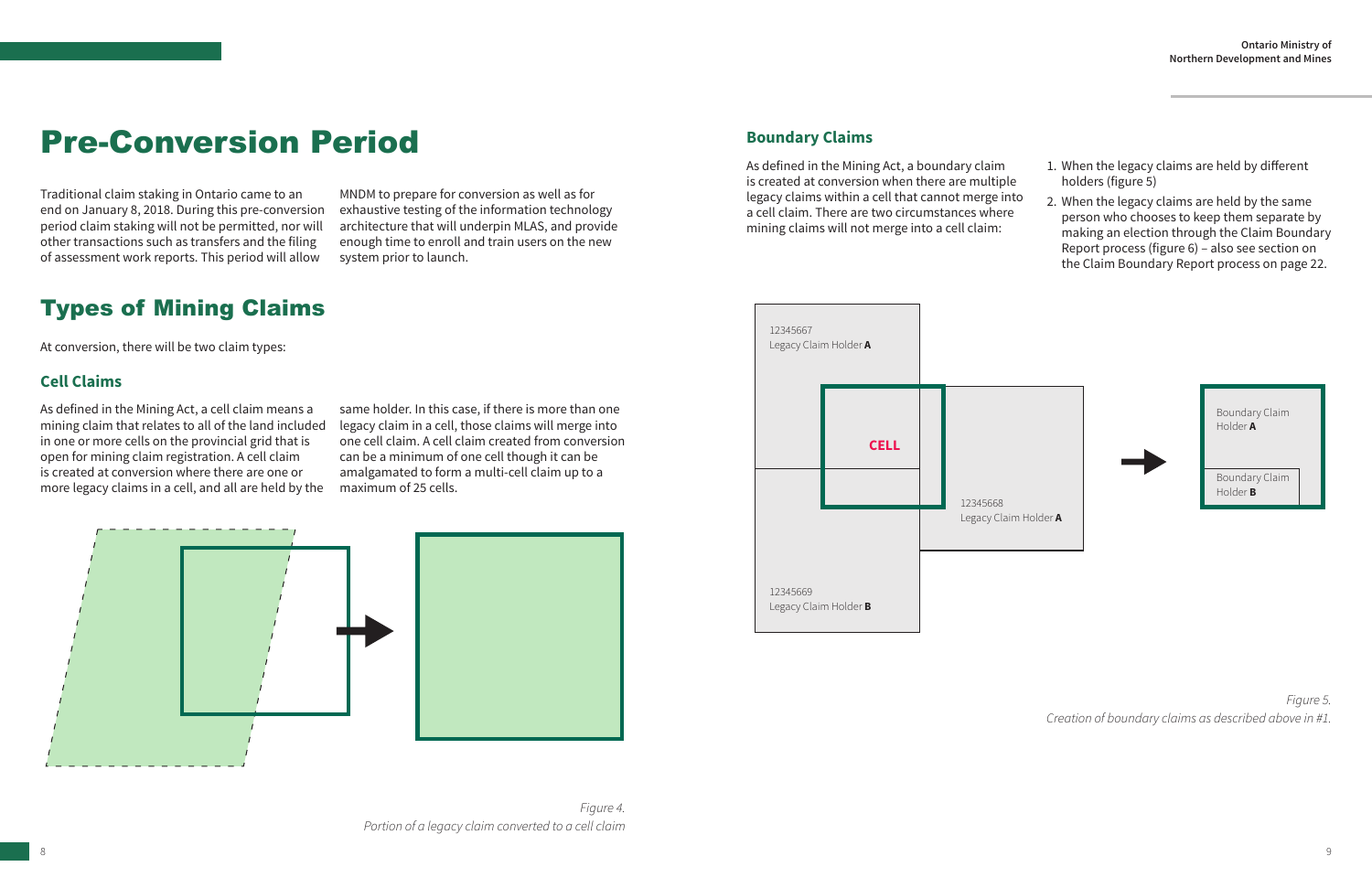<span id="page-5-0"></span>

*Figure 6. Creation of boundary claims as described above in #2.* 

## **The Effects of Conversion on Legacy Claims**

## **Conversion scenarios**

## **1. one Legacy Claim Converted to one Cell Claim**

A legacy claim that intersects a cell would be registered as a cell claim and would expand into the full cell where there is no other legacy claim in the same cell.

**Before Conversion After Conversion** 



*Figure 7. Representation of one legacy claim converting to a cell claim*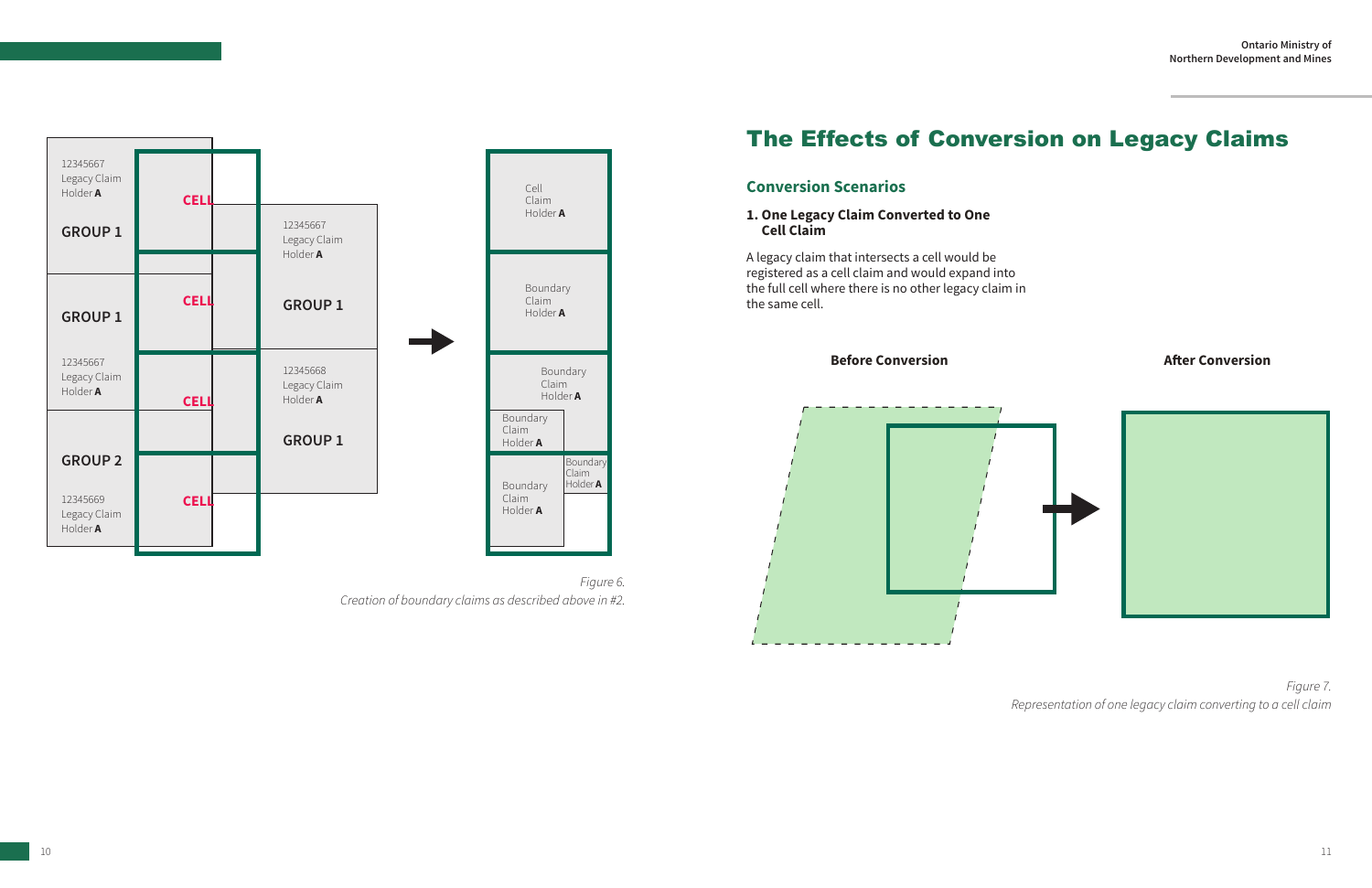## **2. Multiple Legacy Claims (same Claim holder) Converted to one Cell Claim**

Multiple legacy claims located in a cell with the same claim holder would, unless there is an election through the CBR process (below), merge and become a single cell claim for that cell.





**Before Conversion After Conversion** 

## *Figure 8. Representation of multiple legacy claims with same claim holder converting to a single cell claim*



boundary claims within a boundary cell.

*Figure 9.* 

*Representation of multiple legacy claims with three different claim holders converting to boundary claims within a boundary cell*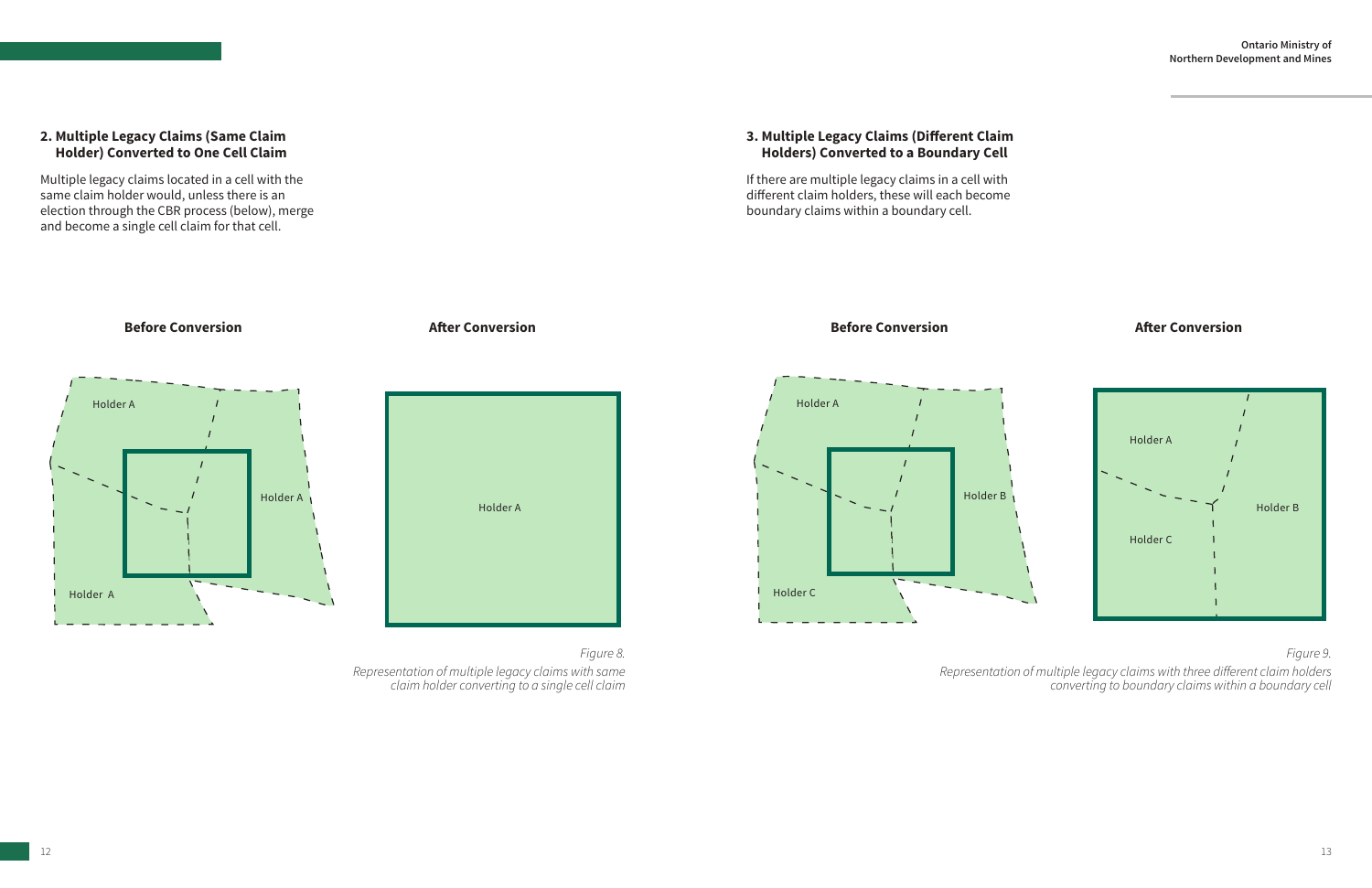## **Before Conversion After Conversion**

#### **4. Multiple Legacy Claims Converting Where Two or More of the Claims Are Held by the Same Holder:**

If there are multiple legacy claims in a cell, some of which are held by the same holder and some of which are not, the claims held by different holders would not merge. Only the claims held by the same holder would merge into a boundary claim at conversion.





#### *Figure 10.*

*On the left, before conversion, there are three legacy claims (two different owners). On the right, after conversion, the claim holder's legacy claims have merged automatically (the claim holder has not elected to submit a CBR to keep those claims separate)* 

A claim holder with multiple legacy claims in a cell (whether or not there are other legacy claims in that cell held by different holders) may choose to elect to keep those claims from merging through the **CBR process** (refer to section on CBRs on page 22 for more information).

## **Before Conversion** <br>**Before Conversion**



*Figure 11.* 

*Representation of the outcome of one claim holder electing to prevent merger (in a cell with two different claim holders) by filing a CBR.*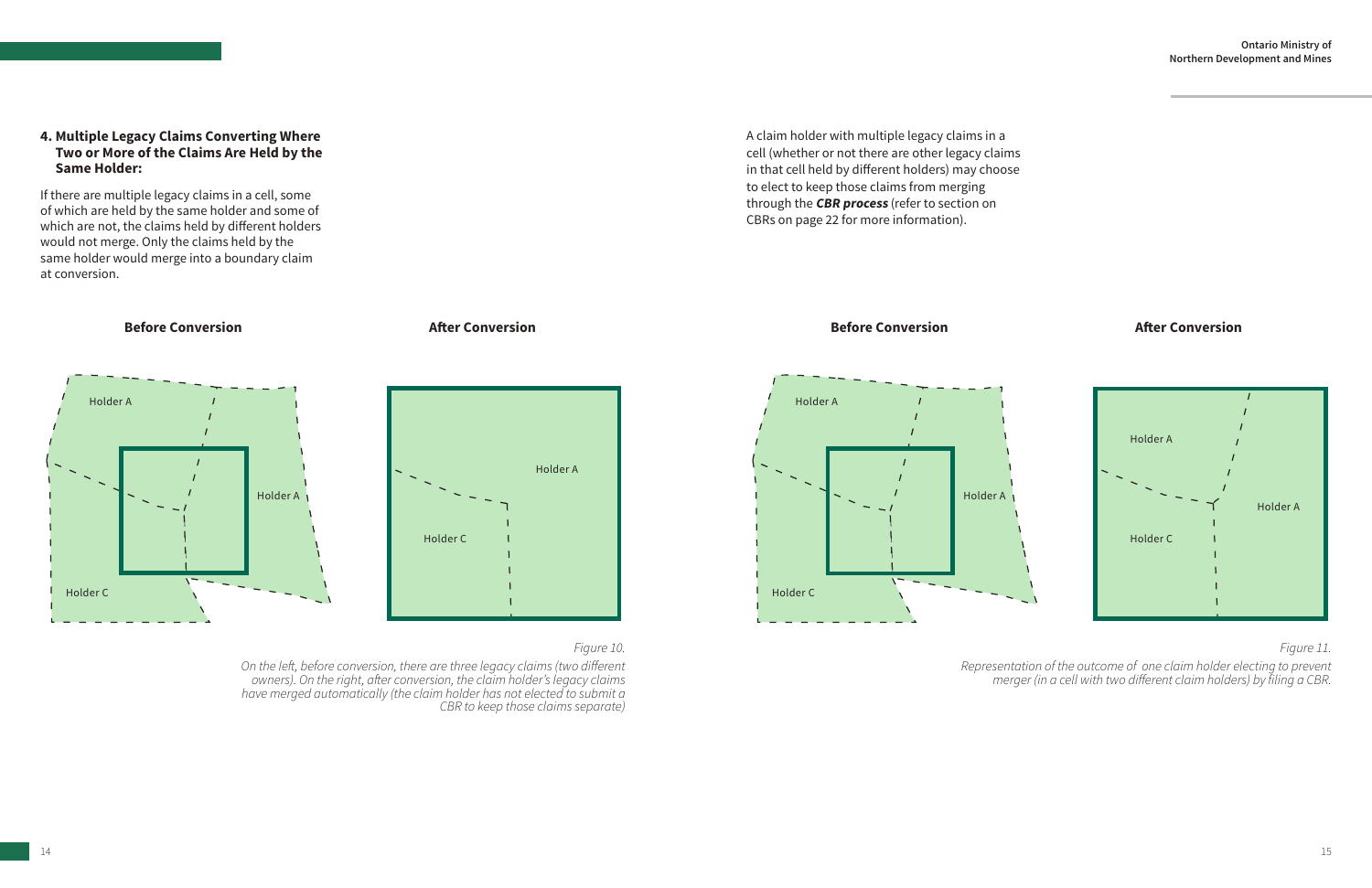## **unavailable Area**

The area of a boundary cell that is not part of a boundary claim is defined as unavailable area as shown below in Figure 12. If the cell ceases to be a boundary cell (e.g. there is only one claim

holder with boundary claims left in the cell) the boundary claims would merge and become a full cell claim, or as much of the cell as is then open for registration.



*Figure 12. Representation of the outcome of forfeiture and abandonment of boundary claims on a boundary cell area.* 

## **encumbered Cells**

An encumbered cell results where the claim holder is unable to explore the entire cell as a result of restrictions.



- Land that is part of an Indian reserve
- Provincial park or a conservation reserve
- Mining leases except for surface rights only leases
- Freehold patents except those for surface rights only
- Licences of occupation
- Designated protected area in a community based land use plan under the Far North Act
- Land withdrawn under the Mining Act from prospecting, registration of mining claim, sale or lease for the following reasons;
	- ∙ Land included in a proposed Aboriginal land claim settlement
	- ∙ Land intended to be added to an Indian reserve
	- ∙ Land part of a provincial park, conservation reserve or forest reserve created under Ontario's Living Legacy Land Use Strategy
	- ∙ Land that meets the criteria for a site of Aboriginal Cultural Significance
	- ∙ Land designated as an area of provisional protection under the Far North Act

*Figure 13. Representation of mining claims that are encumbered*  16 and the contractor of mining claims and are encampered.

## **Assessment Work Requirement Changes**

At conversion, full expansion is limited by an encumbrance for Cell Claims 1234567, 1234568 and 1234569

#### **features that are an encumbrance on a cell claim:**

A cell on the provincial grid is larger than a legacy claim unit (from 17.7 to 24 ha) per cell versus 16 ha for a one-unit legacy claim.

Most mining claim holders will see an overall decrease in annual assessment work requirements for the same area as the former legacy claim block. However, in certain situations some mining claim holders may encounter an increase in assessment work requirements as a result of conversion





*Figure 14. Relative size of a legacy claim unit and average provincial grid cell* 

## **Annual Assessment Work requirements After Conversion**

per mining claim: 

- 
- The following are assessment work requirements • Single Cell claim: \$400 • Multi-cell claim: \$400 per cell (unless a cell was encumbered at conversion) • Boundary claim: \$200 Note: If a cell is encumbered at conversion, the assessment work requirement for a cell claim in that cell will be \$200. This special rule applies only if the conversion process results in a claim holder having a cell claim in an encumbered cell. If that cell claim forfeits, the cell will be open for claim registration, subject to the encumbrance but any new cell claim registered for that cell will have the assessment work requirements set at the standard cell claim amount of \$400.
	-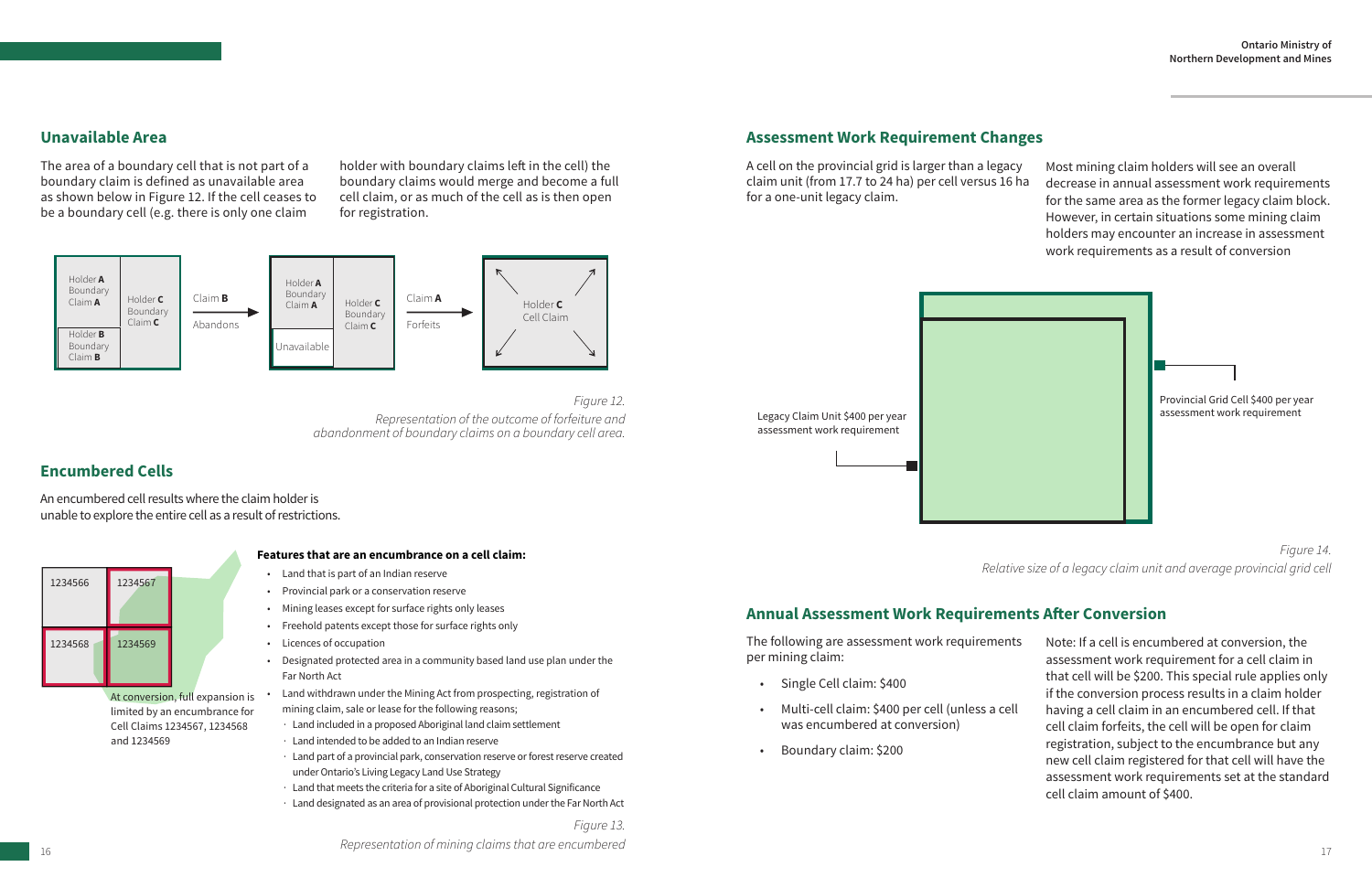#### **Ontario Ministry of Northern Development and Mines**

## **How Due Dates Will Be Affected By Conversion**

Assessment work reports cannot be filed during the pre-conversion period, however, claims will not cancel or forfeit for failure to file assessment work during a period of nine months following the start of the pre-conversion period. This will give claim holders time after conversion to review their holdings without the worry of losing claims.

#### **in anticipation of conversion, any mining claim with a due date from december 1st, 2017 to october 31 st, 2018 inclusive will, by regulation, have its due date set forward one year.**

As a result of conversion, due dates may also be affected as follows:

- 1. Where one or more legacy claims with the same holder intersects a cell with the same due date, the due date set for the cell claim will be the same as the legacy claim(s).
- 2. Where two or more legacy claims with the same holder intersects a cell but with different due dates, the due date set for the cell claim will be the latest due date of the legacy claims.
- 3. Where two or more legacy claims intersect a boundary cell with different holders, the due date set for each boundary claim will be the due date of the perspective legacy claim.
- 4. Where two or more grouped legacy claims intersect a boundary cell and held by the same holder:
	- a. for legacy claims with the same group ID with different due dates, the due date set for the boundary claim will be the latest due date of the legacy claim
	- b. for legacy claims with the same group ID and same due date, the due date set for the boundary claim with be the same as the legacy claims
	- c. for each legacy claims with a different group ID, the due date set for the boundary claim will be the same as the legacy claim.

## **Legacy Claim Provincial Grid**



*Figure 15. Examples of due dates assigned to a cell or boundary claim at final delineation.*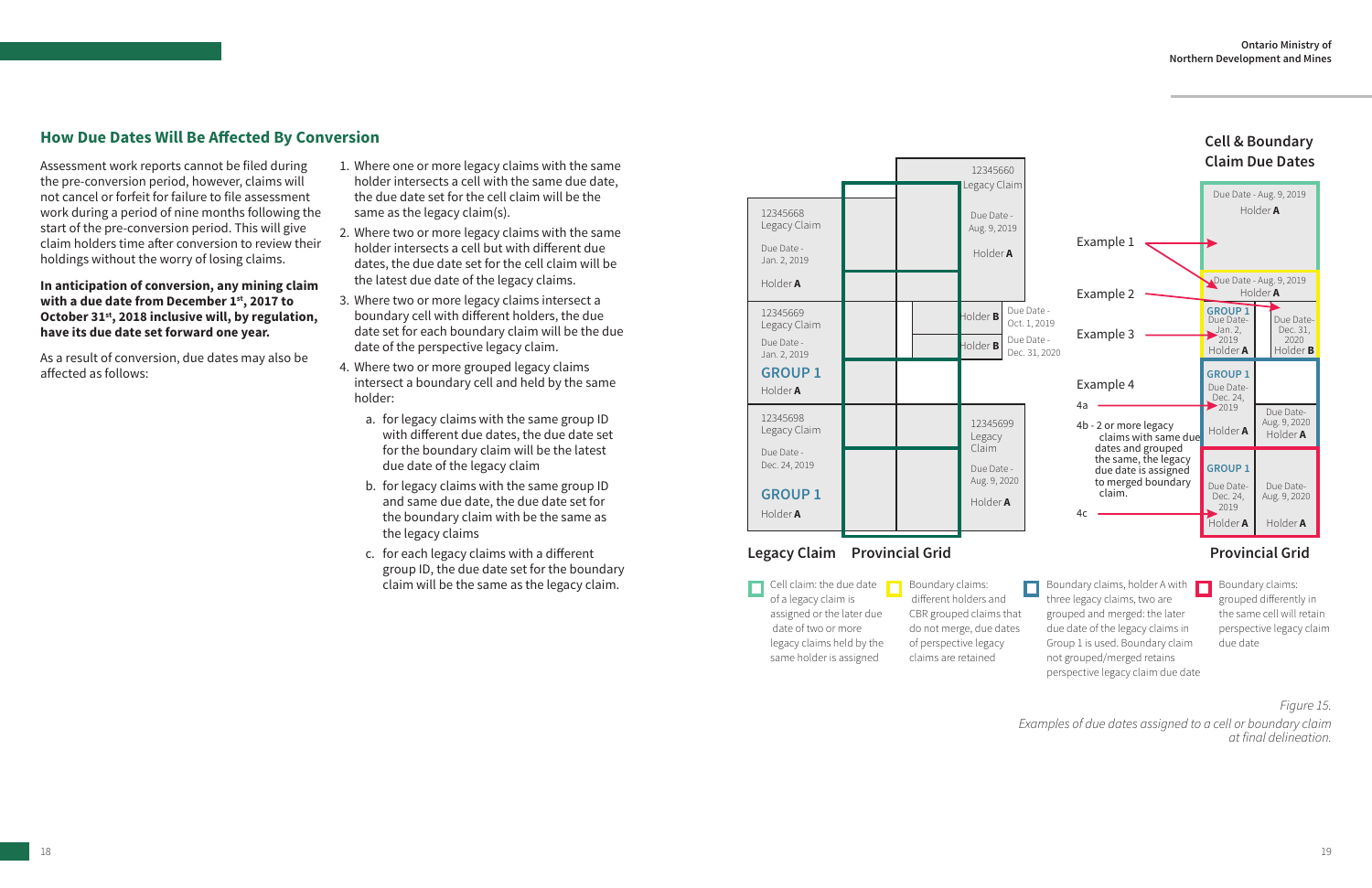## **Assessment Work Credits at Conversion**

Where a legacy claim has assessment credits in reserve at conversion, the credits will be combined and put into a **conversion bank**. The conversion bank will be placed on a conversion bank claim being one cell claim or boundary claim resulting from conversion.

Claim holders will be able to transfer assessment credits from any conversion bank to the exploration reserve of any cell claim or boundary claim that was created from the conversion of the legacy claim.

Putting the combined assessment credits from a legacy claim into a conversion bank and on a conversion bank claim allows the claim holder to decide where the credits will be transferred.

**Note: Claim holders will have one year to transfer assessment credits in a conversion bank to the exploration reserve of some or all of the cell claims or boundary claims created from the legacy claim. if there are remaining credits in a conversion bank one year after conversion, the assessment credits will be transferred equally to the exploration reserve(s) of any cell claims or boundary claims that were created at conversion from the legacy claim.** 

Transferring Assessment Credit from the Conversion Bank to the Exploration Reserve on a Cell Claim



*Figure 16.* 

*MLAS Conversion Bank* Claim and transfer of assessment credits from conversion bank to exploration reserve of claims*.*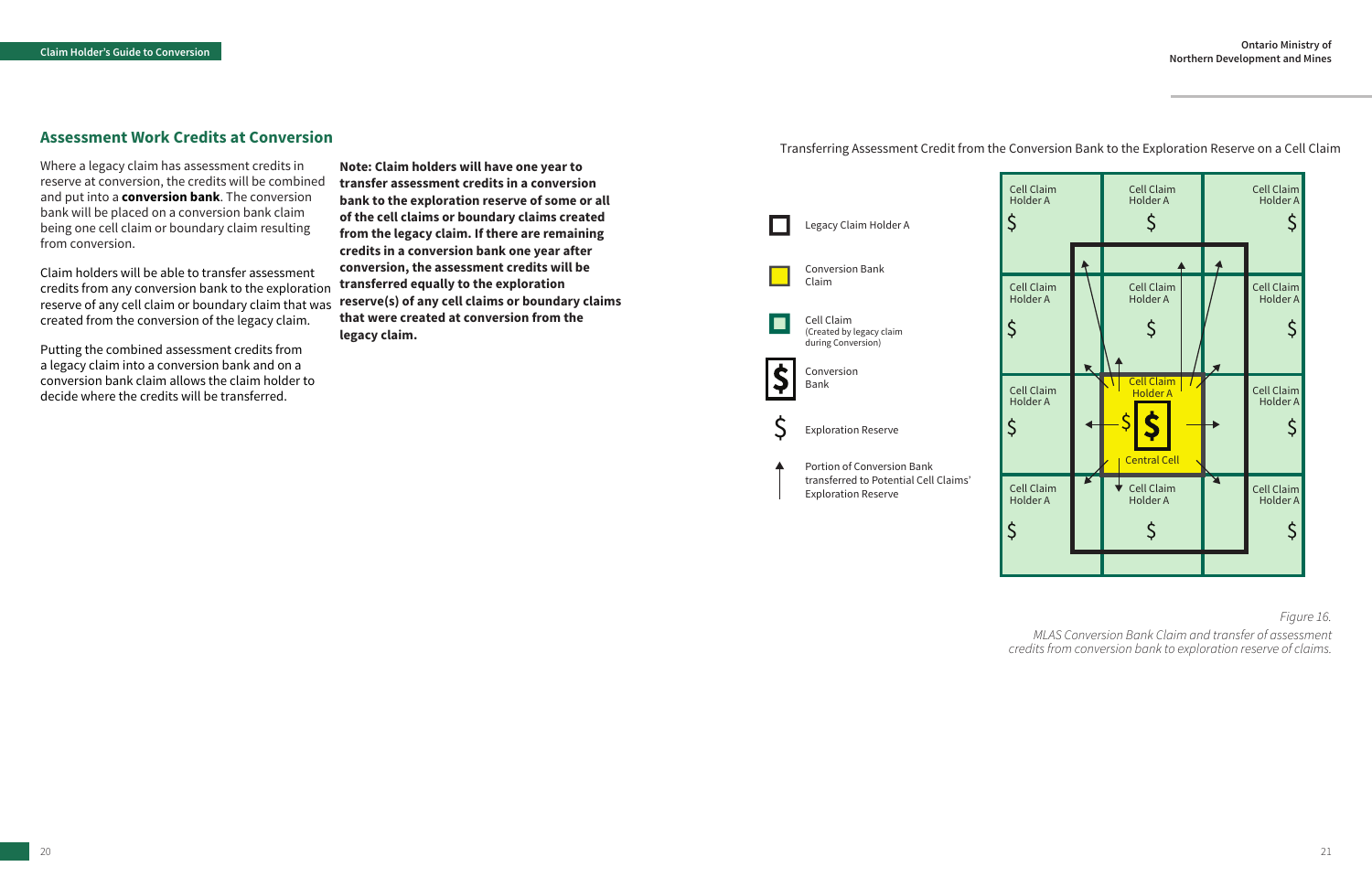## **Claim Boundary Reports**

The submission of a Claim Boundary Report (CBR) is the process by which a claimholder can elect to keep legacy claims from merging at conversion. Claim holders can use the online demonstration tool available in CLAIMaps to generate a complete list of their mining claims and group those they do not want to merge in a CBR. The CBR process consists of two steps:

1. Claimholders must, between January 9 and February 9, 2018, complete a CBR and submit it through CLAIMaps IV; and



NOTE: The ministry will only accept and process one CBR and confirmation form per mining claim holder. Where there are multiple mining claim holders, the submission has to be approved by all mining claim holders. The confirmation form must include all claim holders whose approval is required.

**Provincial Grid Cell Claims Legacy Claim** 12345699 Legacy Claim 12345698 Legacy Claim 12345668 Legacy Claim 12345669 Legacy Claim Cell Claim Cell Claim Cell Claim Cell Claim Cell Claim

Conversion without a Claim Boundary Report



Conversion with a Claim Boundary Report

*Figure 17. Example of conversion with/without a Claim Boundary Report*  It should also be noted that submitting a CBR can result in the creation of multiple boundary claims at conversion that could potentially increase assessment work requirements. The ministry encourages mining claim holders who may be interested in using the CBR option to experiment

## **demonstration Tool**

- with the demonstration tool that is available in CLAIMaps IV to understand the impact of the groupings they would like to select through the CBR process. For more information on the demonstration tool, see CLAIMaps IV.
- the tool can generate a map representing the mining claim holder's lands holdings converted to cell claims. The tool can generate a summary forecast of conversion statistics.

An online demonstration tool ("Demo Conversion" in CLAIMaps) can allow the user to generate a list of mining claim holdings, process a CBR to group mining claims if desired, and view the potential outcomes of the conversion process. If desired,



Thu Jul 13 2017

| $(100\%)$ | <b>Print Forecast</b>           |          |       |
|-----------|---------------------------------|----------|-------|
|           | <b>New Holder Area</b>          | 500.36   | ha    |
|           | <b>Encumbered Expansion</b>     | 0.00     | ha    |
|           | <b>Unencumbered Expansion</b>   | 245.38   | ha    |
|           | Area Increase (Unencumbered)    | 96.23    | $\%$  |
|           | # of Boundary Claims            | 0        | Cells |
|           | # of Boundary Cells             | 0        | Cells |
|           | # of Encumbered Cells           | $\Omega$ | Cells |
|           | # of Standard Cells             | 23       | Cells |
|           | Total # of Cells                | 23       | Cells |
|           | <b>Post-conversion</b>          | 9200     | \$    |
|           | <b>Assessment Work Required</b> |          |       |

*Figure 18.* 

*Example of conversion summary forecast report* 

The online tool can be run any number of times. If the grouping function in the CBR is used, various results can be assessed to determine the benefits or advantages of filing a CBR, as well as the preferred grouping arrangements.

The information generated by the tool may assist you in determining post-conversion land management options (such as amalgamation or abandonment). Please keep in mind that the data in CLAIMaps continues to change and the content generated by the tool only provides a snapshot in time. Firm business commitments should not be made based on demonstration data.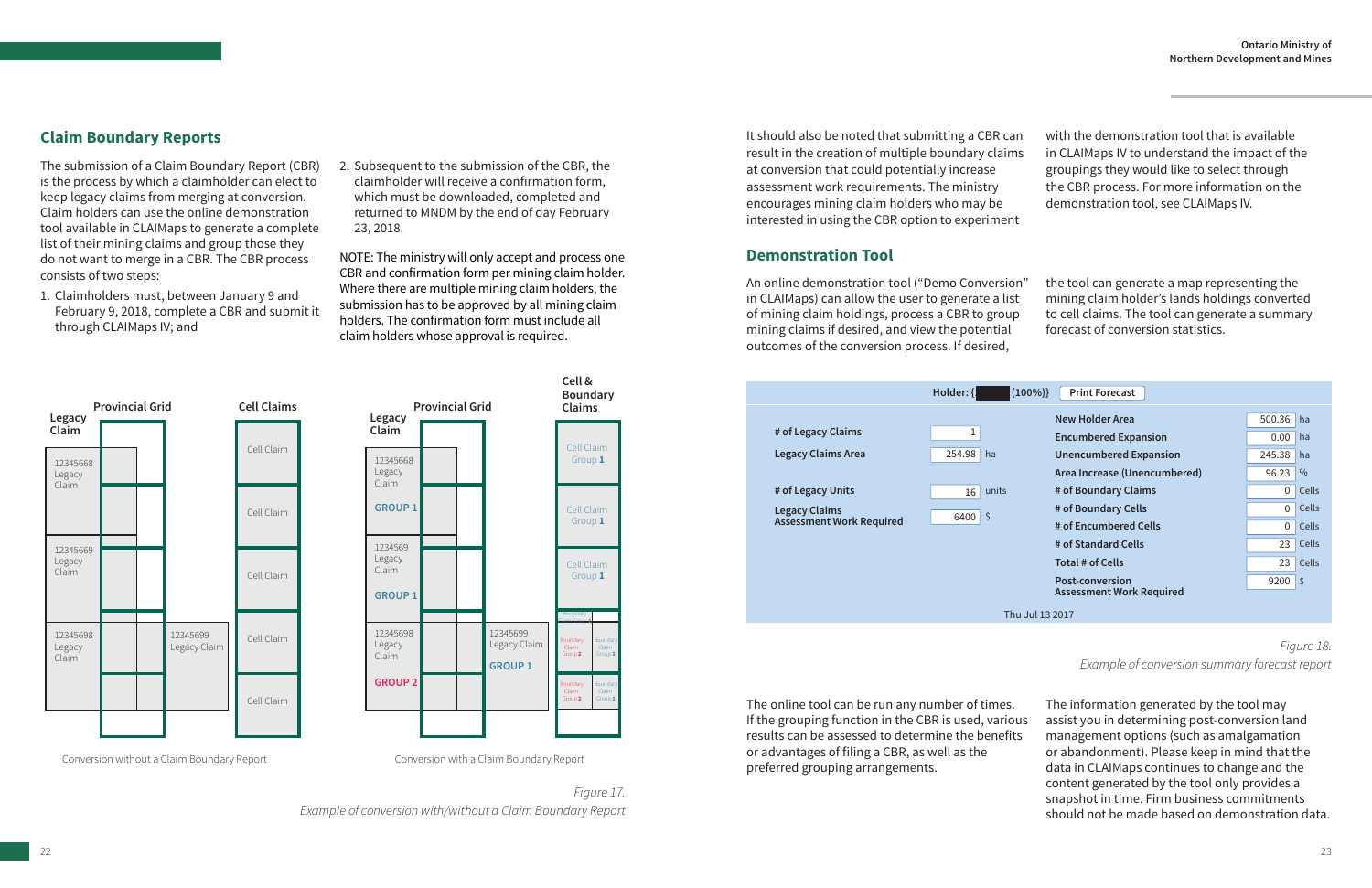<span id="page-12-0"></span>As noted previously, the window for submitting a CBR is January 9<sup>th</sup> to February 9<sup>th</sup>, 2018 and the confirmation form by end of day February 23rd.

While the tool contains instructions, ministry staff are available to provide further guidance regarding the submission of CBRs. While staff can provide information regarding the conversion process and how the tool serves to maintain legacy claim boundaries, staff cannot provide business advice.

## Claims Proceeding to lease

If you have not begun the lease process or you have made a request for a lease but you do not yet have a draft plan of survey, you should consider deferring this process until after the conversion date. Once your mining claims have been converted, survey instructions would be based on the boundaries of the cell claims and boundary claims that result from the conversion of your legacy claims.

If you have compelling reasons to proceed to lease before the conversion date, you could proceed if you were to take the following steps, by February 23, 2018:

- submit a Claim Boundary Report (CBR) that groups the mining claims you want to include in the lease, and
- provide a draft plan of survey

The CBR grouping information will allow the ministry to deal appropriately with the legacy claims that form the perimeter of the lands to be leased. A withdrawal order will be made to prevent those perimeter legacy claims from expanding on conversion and the draft plan of survey will provide precise legacy claim boundary coordinates. These steps will preserve the legacy claim boundaries around the lease perimeter when conversion occurs.

Delays in obtaining survey instructions, conducting field work, securing approvals and registrations or other unforeseen circumstances could result in not having a draft plan of survey completed in time. If all of the listed steps are not completed by February 23, 2018, a lease may not be issued based on legacy claim boundaries and the mining claim holder would have to wait until after the conversion date before beginning the lease process over again, including survey work, which would then be based on the cell claims and boundary claims that result from conversion.

We recommend that mining claim holders contact ministry staff for further information if they are considering taking mining claims to lease prior to the conversion date. Clients may also want to consult a surveyor to discuss cost estimates and timing.

# Part <sup>2</sup>

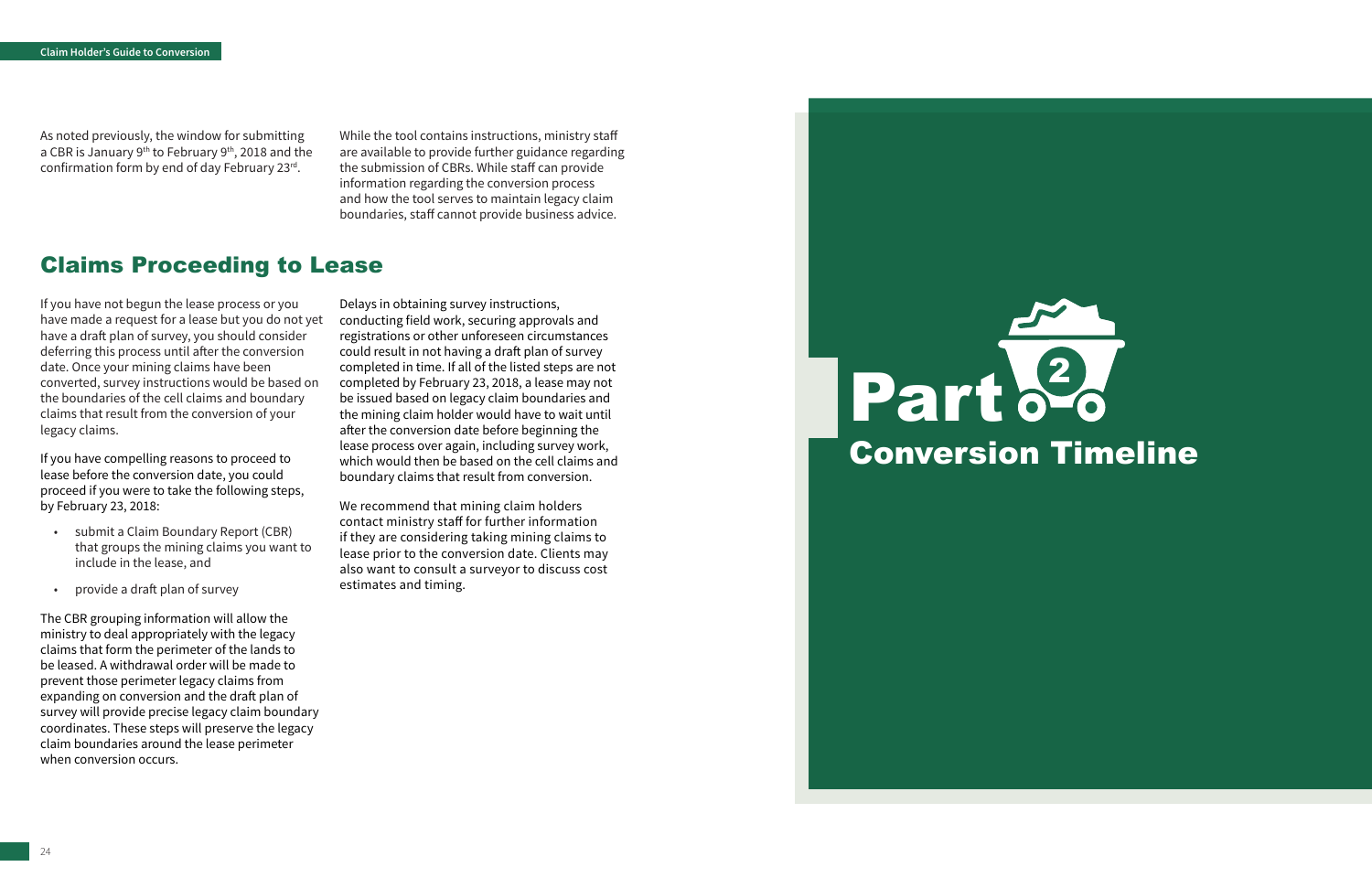# <span id="page-13-0"></span>**Conversion Timeline**

Following is the projected timeline for the conversion process and actions for which you need to prepare.

## **By now you have had the opportunity to:**

- Confirm the mapped location of your mining claims (the ministry is currently reconciling claim locations based on client GPS data as well as other data sets).
- Visit our [Modernizing the Mining Act](https://www.mndm.gov.on.ca/en/mines-and-minerals/mining-act/modernizing-mining-act) [website](https://www.mndm.gov.on.ca/en/mines-and-minerals/mining-act/modernizing-mining-act) and familiarize yourself with the recent legislative and proposed regulatory changes.
- Review and subscribe to our update bulletins at: [http://www.mndm.gov.](https://www.mndm.gov.on.ca/en/forms/mam-update-bulletins-subscription) [on.ca/en/forms/mam-update-bulletins](https://www.mndm.gov.on.ca/en/forms/mam-update-bulletins-subscription) [subscription](https://www.mndm.gov.on.ca/en/forms/mam-update-bulletins-subscription)
- Visit CLAIMaps to generate a list of claim holdings and use our conversion demonstration tool to view the potential outcomes of the conversion process.
- Complete any staking of mining claims.
- Complete and file assessment work reports and distributions.
- Complete any other transactions affecting a mining claim.

## **January 9 to April 9, 2018**

- This is the pre-conversion period: staking of mining claims is no longer allowed in Ontario; during this time, prospector's licences cannot be renewed; however, the transition regulation provides for a prospector's licence to be automatically extended to June 9, 2018 if it expires during the pre-conversion period. Individuals who hold a prospector's licence coming due between January 9 and April 10, 2018 should have been notified of this by mail. . A valid prospector's licence will be required to register mining claims in the new Mining Lands Administration System (MLAS).
- During the pre-conversion period, the following activities have ceased: submitting or filing assessment work reports, distributing assessment work credits,

making payment in place, transferring unpatented mining claims, abandoning and surrendering unpatented mining claims, filing a dispute or appealing a recorder's decision to refuse to record a mining claim. NOTE: Field work may continue but cannot be submitted until launch of MLAS

- All other client transactions will be deferred and processed prior to the launch of MLAS.
- The Electronic Assessment System (EAS) is shut down.
- Enrolment packages have been sent out to all active mining claim holders. The package includes instructions on how to set up a ONekey account and provide clients with their PIN number. If you haven't received your package, you must contact the Provincial Recording Office to request your package be resent.

## **January 9, 2018 – february 9, 2018**

## **This is the period in which clients may:**

• Submit an application to record mining claims staked prior to January 9, 2018.

## **february 7, 2018**

• Stage 1 of MLAS is launched.

- Opt to submit a Claim Boundary Report (CBR) through CLAIMaps IV
- Clients can use the PIN from their enrolment package and, if they have set up their ONekey account, log on to MLAS to set up their client profile. This includes confirming name, mailing address, address for service and email address

## **february 9, 2018**

• Final day to submit a CBR in CLAIMaps.

## **february 23, 2018**

• Final day to submit a signed CBR confirmation form.

• Final day to submit a draft plan of survey for lease (refer to section "Claims Proceeding to Lease" on page 24)

## **february 26, 2018**

• The Provincial Mining Recorder will make the final determination as to the location of legacy claims and delineate them on the provincial grid. Mining claims will then be legally defined by those coordinates and not by posts on the ground or township surveys.

## **March 2, 2018**

• Last business day to submit an exploration plan or an exploration permit.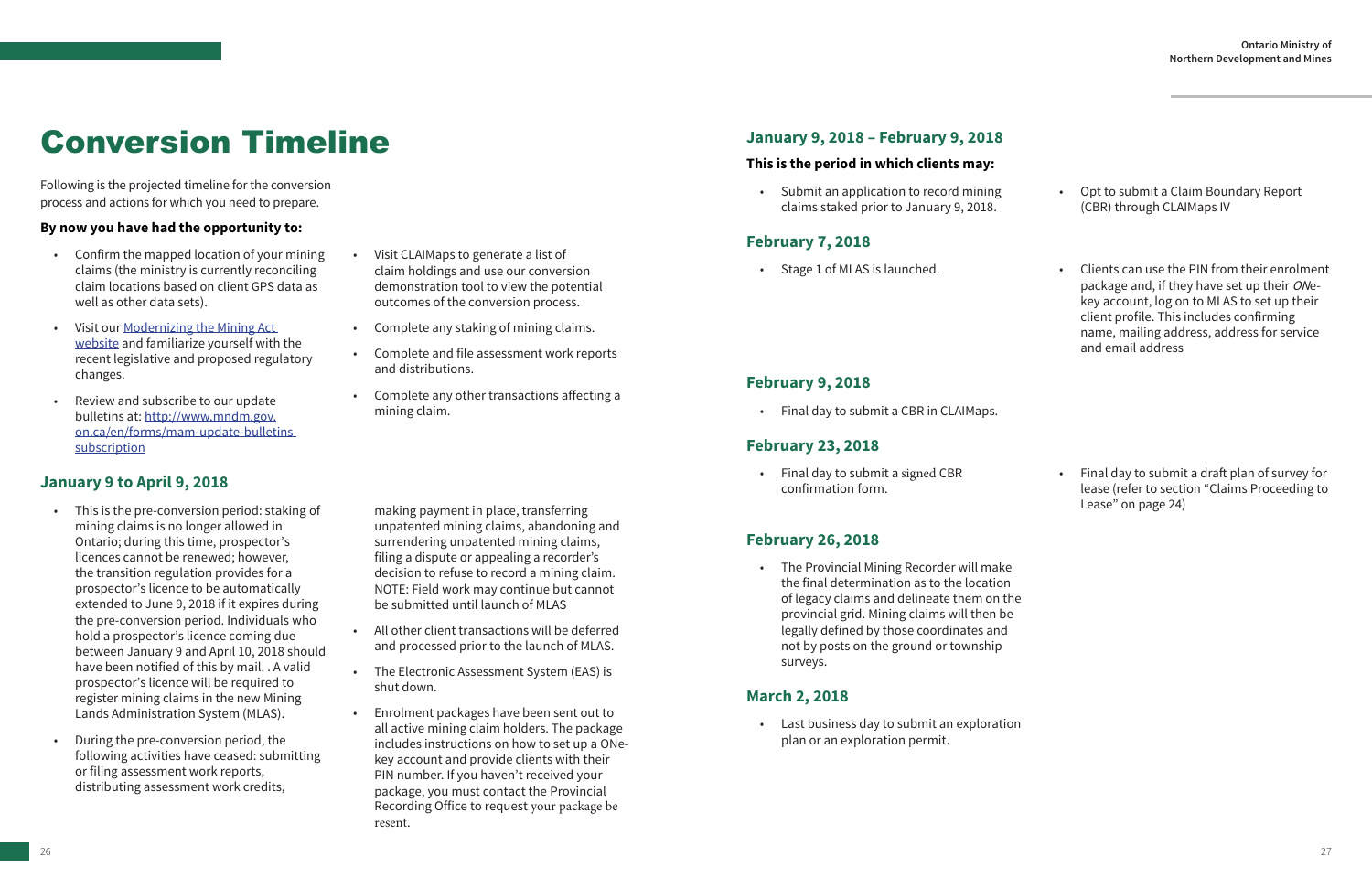## <span id="page-14-0"></span>**April 10, 2018 - Conversion**

- Launch of online mining claim registration as part of Stage 2 of MLAS.
- A new abstract will be created in MLAS for each new cell claim and boundary claim; each abstract will be populated with some of the entries and transactions that appeared on the legacy claim abstract
- Each legacy claim's total reserve will be combined to include all assessment credit reserves (total reserve, claim bank and any partial credits that have been applied to the current year's work requirement).
- The legacy claim layer and coordinates will continue to be available for retrieval and viewing through MLAS.
- Each legacy claim abstract will be updated to identify the new cell claim or boundary claims created from the conversion of the legacy claim.

# Part <sup>3</sup> **Claims in MLAS**

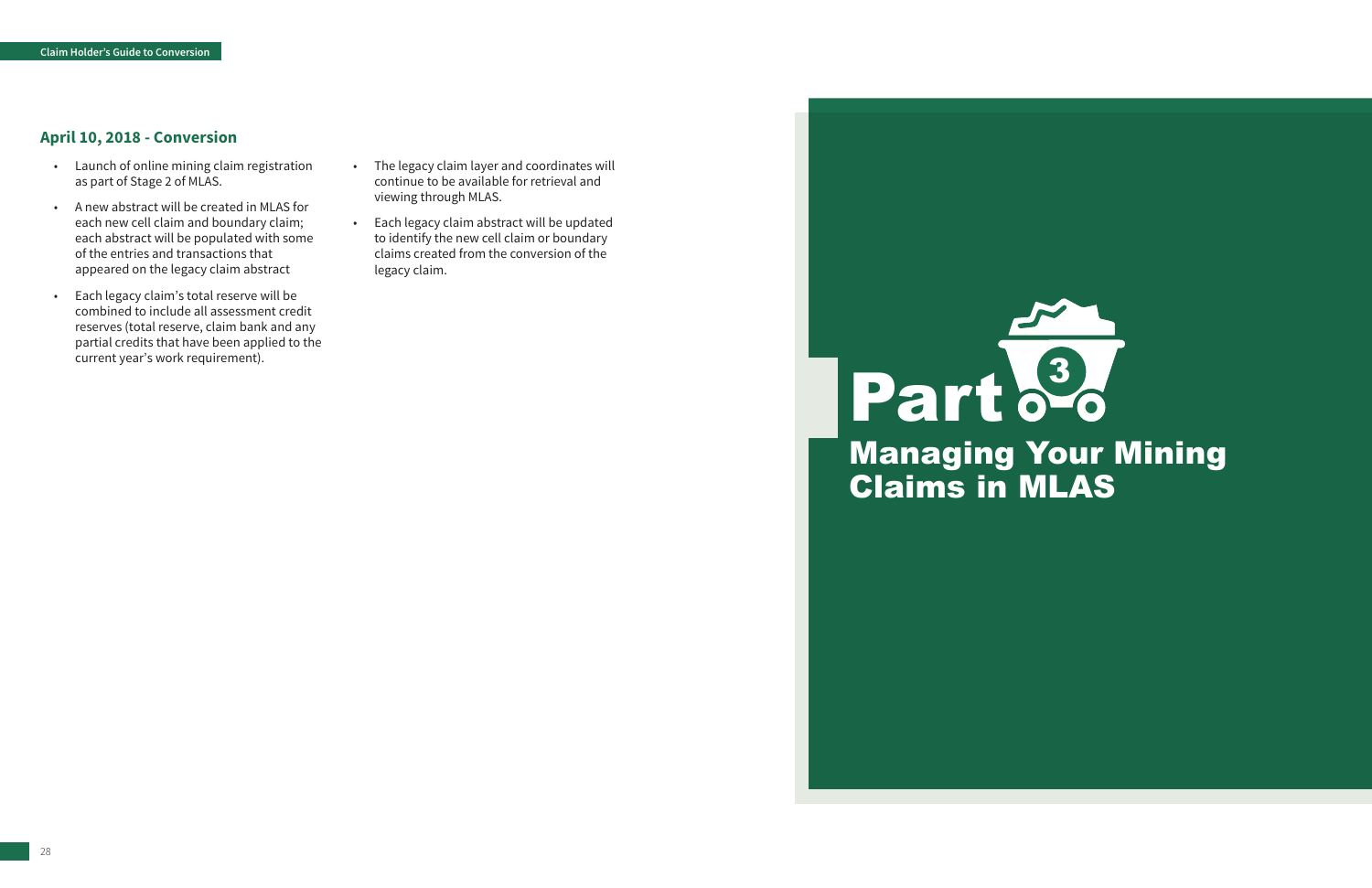## <span id="page-15-0"></span>**Working in MLAS**

Once enroled and a client profile set up, a mining claim holder will be able, as of April 10, 2018, to access MLAS features and functions to manage mining claims on a 24/7 basis, to:

- obtain or renew a prospector's licence
- complete the Mining Act Awareness Program
- explore features and functions and access tutorials and help files
- view maps, reports, and mining claim abstracts
- register new mining claims
- carry out transactions, transfer a mining claim, report assessment work, submit distributions and perform other mining claims administration work
- amalgamate individual cell claims into multi-cell claims
- merge boundary claims in a boundary cell
- abandon cell claims or boundary claims
- assign agents and assessment work managers

**iMPorTANT: Transactions in MLAs must be completed by midnight (eastern standard Time) on the day they are due. This applies even if the deadline dates fall on holidays or weekends.** 

## **Mining Claim Registration**

All registered MLAS users will be able to register mining claims, as well as view CLAIMaps to find cells on the provincial grid that are open for registration, select cells and pay the required fees. Users with valid accounts will also be able to register up to 50 individual cell claims in a single online transaction or register a multi-cell claim of a maximum 25 cells in a single transaction.

Mining claim holders will pay registration fees online. Refer to online tutorials and directives for more details on these actions.

## **Initial Steps to Managing Your Mining Claims**

After conversion, some of the first actions you might want to take to manage your mining claims include:

- viewing your mining claims and mining claim abstracts to develop your mining lands management strategy
- considering abandonment of cell claims and boundary claims as part of your strategy

## **Understanding New Mining Claim Abstracts**

- considering amalgamation of cell claims into multi-cell claims
- identifying which of your mining claim(s) hold(s) your conversion bank (your assessment reserve)
- Assigning agent(s) and/or assessment work manager(s)

For new claims that will be registered in MLAS, a new abstract will be created immediately. Abstracts relating to legacy claims that have converted will also be generated. They will inclue all transactions that affect the legacy claim at the time of conversion.

The mining claim abstract created for each cell claim and boundary claim will be more comprehensive and include the following new or additional information:

- Claim type: Cell Claim or Boundary Claim
- Registration (or deemed registration) date

## **Data Available for Downlo**

|         | Number of cells (1 to 25)                                                                                               |
|---------|-------------------------------------------------------------------------------------------------------------------------|
|         | Claim holder's contact information                                                                                      |
| de<br>e | Conversion bank                                                                                                         |
|         | Consultation costs approved to date                                                                                     |
|         | Consultation reserve                                                                                                    |
|         | <b>Exploration reserve</b>                                                                                              |
|         | Link to historical abstract of legacy claims                                                                            |
|         | NOTE: MLAS will include a map layer showing the<br>legacy claim boundaries in relation to the current<br>mining claims. |
|         | A/IA                                                                                                                    |

Products such as mining claim maps, client reports and mining claim abstracts as well as ministry GIS data will be available in MLAS to view and download.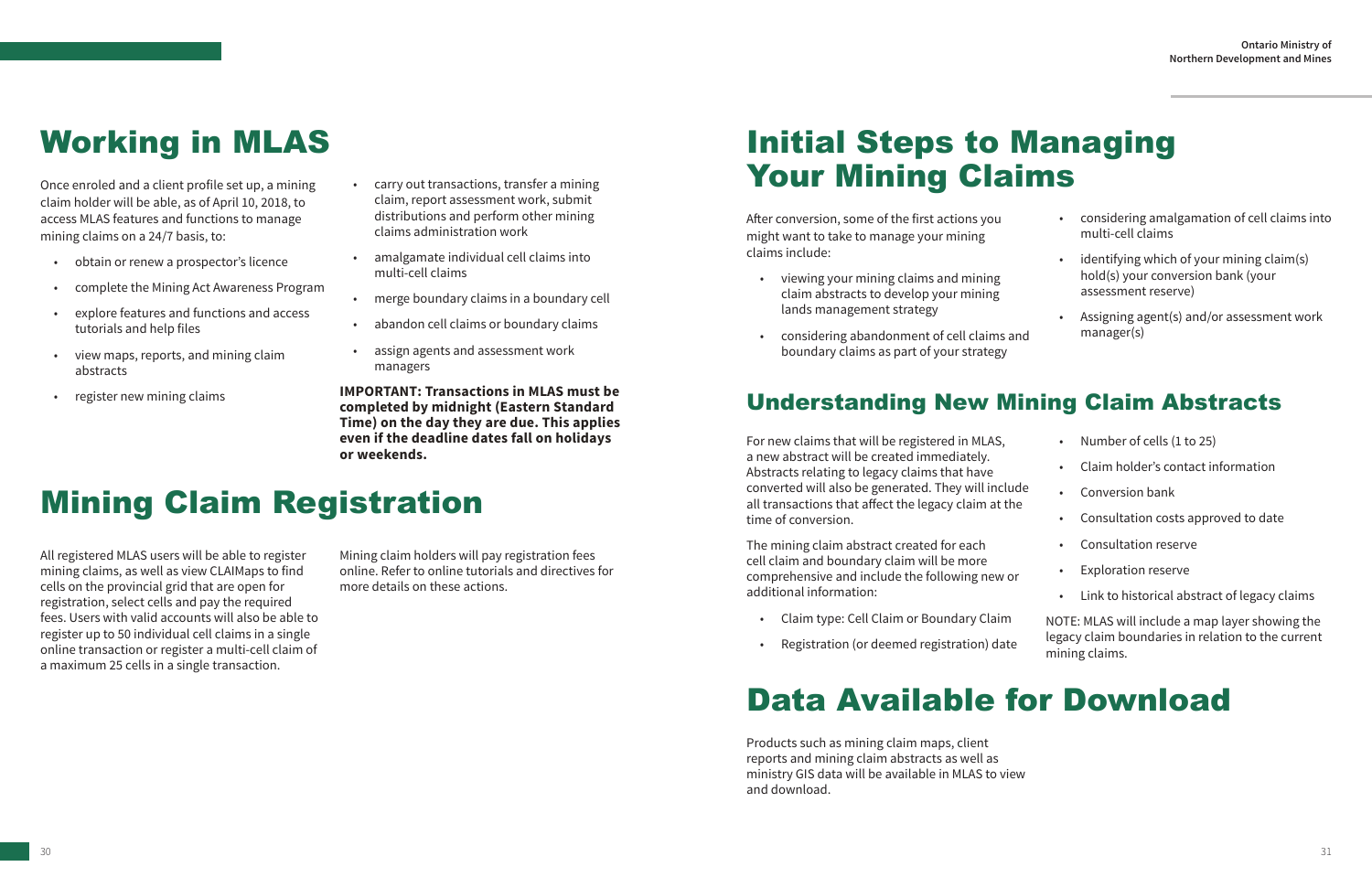## <span id="page-16-0"></span>**Managing Your Cell Claims** and Boundary Claims

One of the first considerations may be to determine if there are mining claims you do not want to keep. As shown in Figure 19, conversion may result in circumstances that are not advantageous to you.

It will be your business decision whether to keep these mining claims or either transfer, abandon, or allow them to lapse.



retaining this boundary claim claim holders slightly intersecting a grid cell and not being able to expand

The previous figure shows:

- two legacy claims that, at conversion, result in a boundary claim of such small dimension the holder may decide to abandon it • a cell claim that applies only to a small portion of a cell due to the presence of a private patent (encumbrance).
- three boundary claims in a boundary cell with a significant amount of area that is unavailable, and

## abandonment

After conversion, mining claim holders will be able to abandon any cell or boundary claim in

*Figure 19. Considerations after conversion.*  32 33

accordance with the regulations and their own claim management strategy.

## amalgamating Cell Claims

A claim holder can amalgamate up to 25 cell claims shares a boundary with another of the cell claims which have the same claim holder (or if multiple holders, held in the same proportions) provided that each of the cell claims being amalgamated being amalgamated. Boundary claims cannot be amalgamated into a multi-cell claim.



*Figure 20. Example of a multi-cell claim*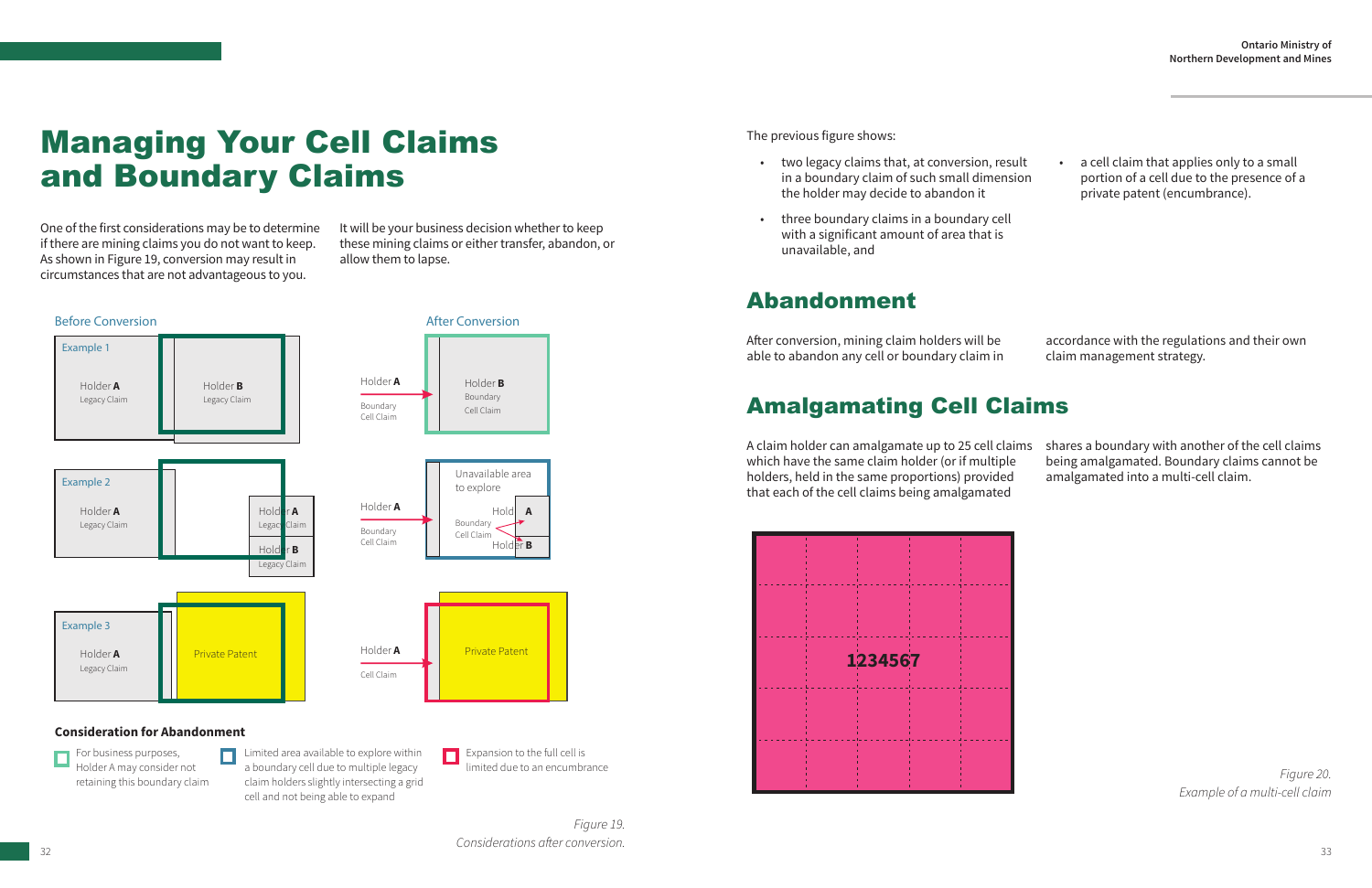## <span id="page-17-0"></span>merging Boundary Claims

Where the same mining claim holder has two or more boundary claims in a cell, that mining claim holder may choose to merge them into a single mining claim. The claim holder may merge boundary claims at any time. In circumstances

where two boundary claims are the only claims in the cell, the result of merging them is a cell claim.

Note: There are several restrictions to merging boundary claims, please refer to the Mining Claim Regulation or see them listed on our webpage.

## **Transfers of Boundary Claims**

Where there are two or more boundary claims in a boundary cell with different claim holders and there is unavailable area in the cell, you may want to consider your business strategy. If a transfer of a boundary claim results in all the boundary claims

being registered to the same holder (unless there has been a CBR process in which the claimholder has opted to keep some separate), the claims will expand into the full cell and a cell claim with automatically be created.

## Forfeiture of Boundary Claims

If mining claim holders do not meet their assessment work requirements, the boundary claim will forfeit on its anniversary date.

## Special Rules for Boundary Claims

When a boundary claim is abandoned, forfeited or is transferred to the holder of the other boundary claim in the cell, and a single boundary claim is

the result, it will expand and become a cell claim. The resulting impact on assessment work requirements is an increase to \$400 per claim effective the following year's due date.

#### **Scenario B: Merger**



**Scenario A: Abandonment**





*Figure 21. Boundary claim management options*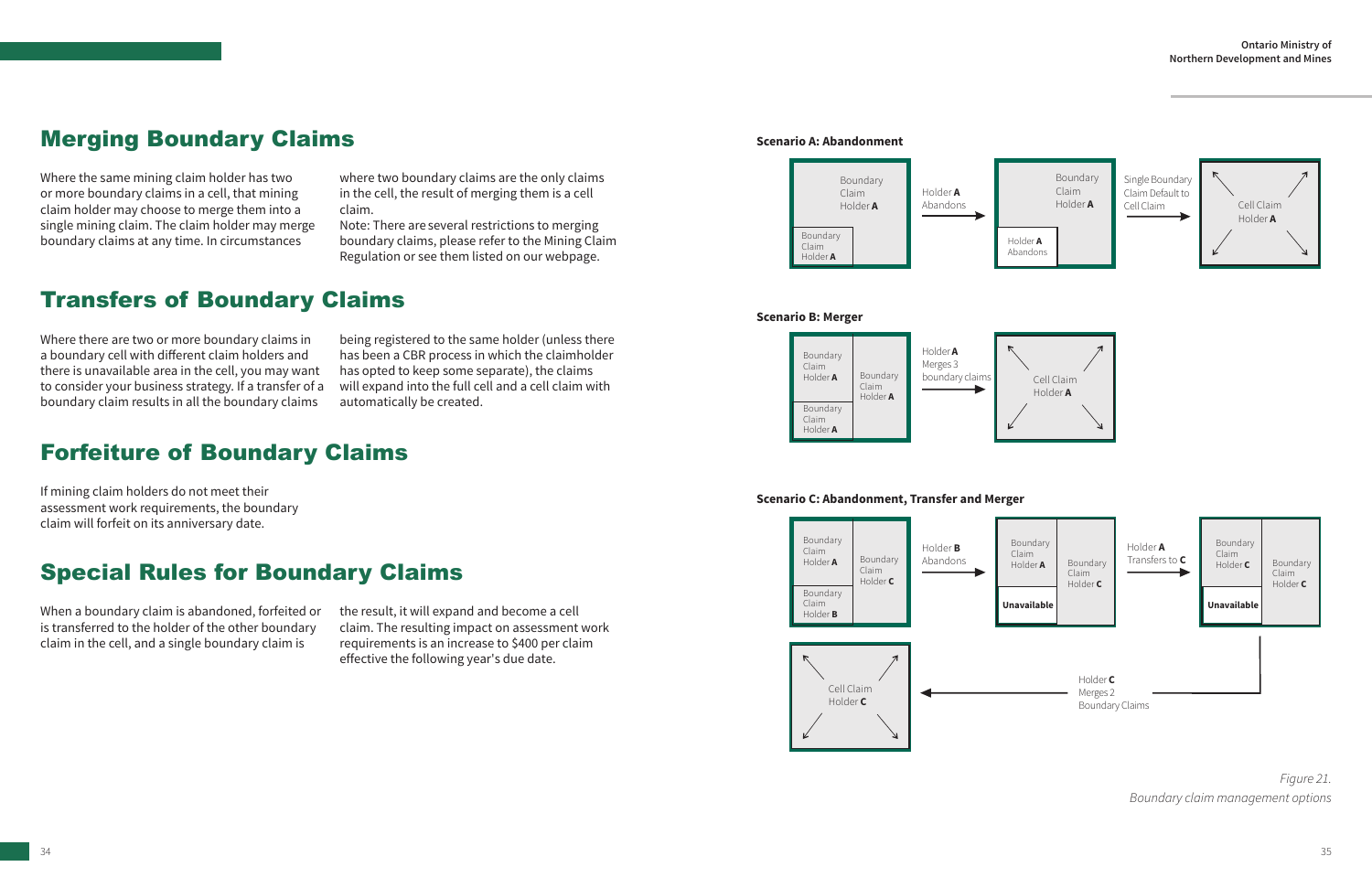<span id="page-18-0"></span>

## **Amalgamation into Multi-Cell Claims**

*Figure 22.* 

*Example of conversion bank transfer – mining claim holder transfer versus automated transfer* 

After conversion, mining claim holders will have the option to amalgamate up to 25 cell claims that share a common side to create a single

multi-cell claim (Figure 23). Boundary claims cannot be amalgamated. Note: There are several restrictions to amalgamating cell claims, please refer to the Mining Claim Regulation or see them listed on our webpage.

| Cell Claim | Cell Claim | Cell Claim | Cell Claim | Cell Claim | Cell Claim |
|------------|------------|------------|------------|------------|------------|
| Holder A   | Holder A   | Holder A   | Holder A   | Holder A   | Holder A   |
| Cell Claim | Cell Claim | Cell Claim | Cell Claim | Cell Claim | Cell Claim |
| Holder A   | Holder A   | Holder A   | Holder A   | Holder A   | Holder A   |
| Cell Claim | Cell Claim | Cell Claim | Cell Claim | Cell Claim | Cell Claim |
| Holder A   | Holder A   | Holder A   | Holder A   | Holder A   | Holder A   |
| Cell Claim | Cell Claim | Cell Claim | Cell Claim | Cell Claim | Cell Claim |
| Holder A   | Holder A   | Holder A   | Holder A   | Holder A   | Holder A   |
| Cell Claim | Cell Claim | Cell Claim | Cell Claim | Cell Claim | Cell Claim |
| Holder A   | Holder A   | Holder A   | Holder A   | Holder A   | Holder A   |
| Cell Claim | Cell Claim | Cell Claim | Cell Claim | Cell Claim | Cell Claim |
| Holder A   | Holder A   | Holder A   | Holder A   | Holder A   | Holder A   |
| Cell Claim | Cell Claim | Cell Claim | Cell Claim | Cell Claim | Cell Claim |
| Holder A   | Holder A   | Holder A   | Holder A   | Holder A   | Holder A   |
| Cell Claim | Cell Claim | Cell Claim | Cell Claim | Cell Claim | Cell Claim |
| Holder A   | Holder A   | Holder A   | Holder A   | Holder A   | Holder A   |

|  | Multi-Cell Claim<br>Holder A |                  | Multi-Cell<br>Claim<br>Holder A |
|--|------------------------------|------------------|---------------------------------|
|  | $(25$ cells)                 |                  | $(5$ cells)                     |
|  |                              |                  |                                 |
|  |                              |                  |                                 |
|  | Holder A<br>$(18$ cells)     | Multi-Cell Claim |                                 |
|  |                              |                  |                                 |

*Figure 23. Amalgamation of individual cell claims into a multi-cell claim.* 

number. Outcomes of amalgamation include:

When cell claims are amalgamated, a new multi-cell claim and abstract will be created with a new claim • The annual assessment work requirements of the multi-cell claim will be the combined annual assessment requirements of each cell claim that has been amalgamated; • The due date of the multi-cell claim will be set to the earliest due date of the amalgamated cell claims; • Once a new multi-cell claim is created, it cannot be divided. It can however be abandoned in whole or whole cells of the multi-cell claim can be abandoned.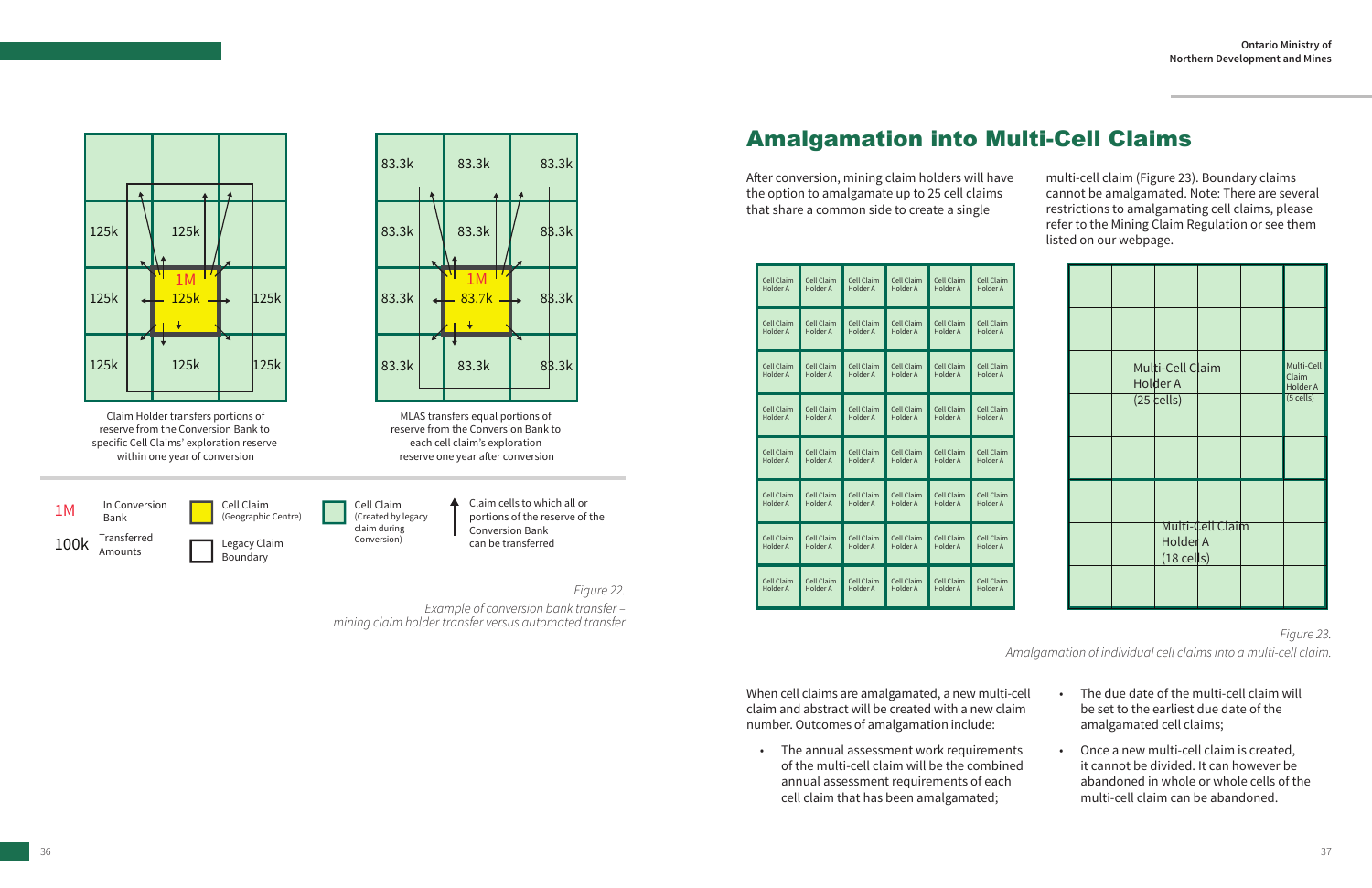

## <span id="page-19-0"></span>**Assessment Credits Assignment Limits**

A factor that will be relevant to claims holders when determining whether or not to amalgamate cell claims will be the claim holder's ability to assign assessment credit reserves from that

multi-unit claim in the future. Proposed changes to the yearly caps on the work assignments are shown below in figure 24.

|                                    | <b>Legacy</b>                              | <b>MLAS</b>            |                                            |  |  |
|------------------------------------|--------------------------------------------|------------------------|--------------------------------------------|--|--|
| <b>Legacy Claim</b><br><b>Size</b> | <b>Maximum Yearly<br/>Assignment Limit</b> | <b>Number of cells</b> | <b>Maximum Yearly<br/>Assignment Limit</b> |  |  |
| 1-unit claim                       | \$24,000                                   | 1 to 2 cell claim      | \$50,000                                   |  |  |
| 2-unit claim                       | \$48,000                                   |                        |                                            |  |  |
| 3-unit claim                       | \$72,000                                   | 3 to 5 cell claim      | \$100,000                                  |  |  |
| 4 to 16-unit claim                 | \$96,000                                   | 6 to 25 cell claim     | \$150,000                                  |  |  |

## **Exploration Plans, Exploration** Permits and Closure Plans

*Figure 24.* 

*Comparison of maximum yearly assignment limits from unpatented mining claims* 

|                             | <b>Legacy</b>                                                       | <b>MLAS</b>     |                                                                     |  |  |
|-----------------------------|---------------------------------------------------------------------|-----------------|---------------------------------------------------------------------|--|--|
| <b>Current</b><br>\$1500/ha | <b>Maximum Yearly</b><br><b>Assignment Limit</b><br>(calendar year) | <b>Proposed</b> | <b>Maximum Yearly</b><br><b>Assignment Limit</b><br>(calendar year) |  |  |
| 1 <sub>ha</sub>             | \$1,500                                                             |                 |                                                                     |  |  |
| 2 <sub>ha</sub>             | \$3,000                                                             |                 |                                                                     |  |  |
| 5 <sub>ha</sub>             | \$7,500                                                             |                 |                                                                     |  |  |
| <b>10 ha</b>                | \$15,000                                                            |                 |                                                                     |  |  |
| 24 <sub>ha</sub>            | \$36,000                                                            | $25$ ha         | \$50,000                                                            |  |  |
| <b>64 ha</b>                | \$96,000                                                            | 25 ha to 100 ha | \$100,000                                                           |  |  |
| 101 ha                      | \$96,000                                                            | $>100$ ha       | \$150,000                                                           |  |  |

#### *Figure 25.*

*Comparison of maximum yearly (calendar year) assignment limits from mining patents, mining leases* 38 39 *and mining license of occupations.* 

## **exploration Plans and exploration Permits**

Exploration plans, exploration permits and closure Should a proponent wish to make changes, they plans are not affected by the conversion of mining claims. A plan or permit will continue to apply only to the area to which it applied prior to conversion. should contact the Mining Lands Section at 1-888-415-9845.

## Further information is available By:

- Visiting the MAM Website [\(http://www.](https://www.ontario.ca/miningact) [ontario.ca/miningact\)](https://www.ontario.ca/miningact) for the latest information
- Reviewing CLAIMaps online and use the Conversion Demonstration Tool ([http://](http://www.mndm.gov.on.ca/en/mines-and-minerals/applications/claimapsiv) [www.mndm.gov.on.ca/en/mines-and](http://www.mndm.gov.on.ca/en/mines-and-minerals/applications/claimapsiv)[minerals/applications/claimapsiv](http://www.mndm.gov.on.ca/en/mines-and-minerals/applications/claimapsiv))
- Participating in future MNDM client outreach activities
- [Subscribing to MAM update bulletins](https://www.mndm.gov.on.ca/en/mines-and-minerals/mining-act/modernizing-mining-act#simple-table-of-contents-16)

Do you have questions about information related to this guide? Send them to miningact@ontario.ca and we will post our answers on the MAM website.